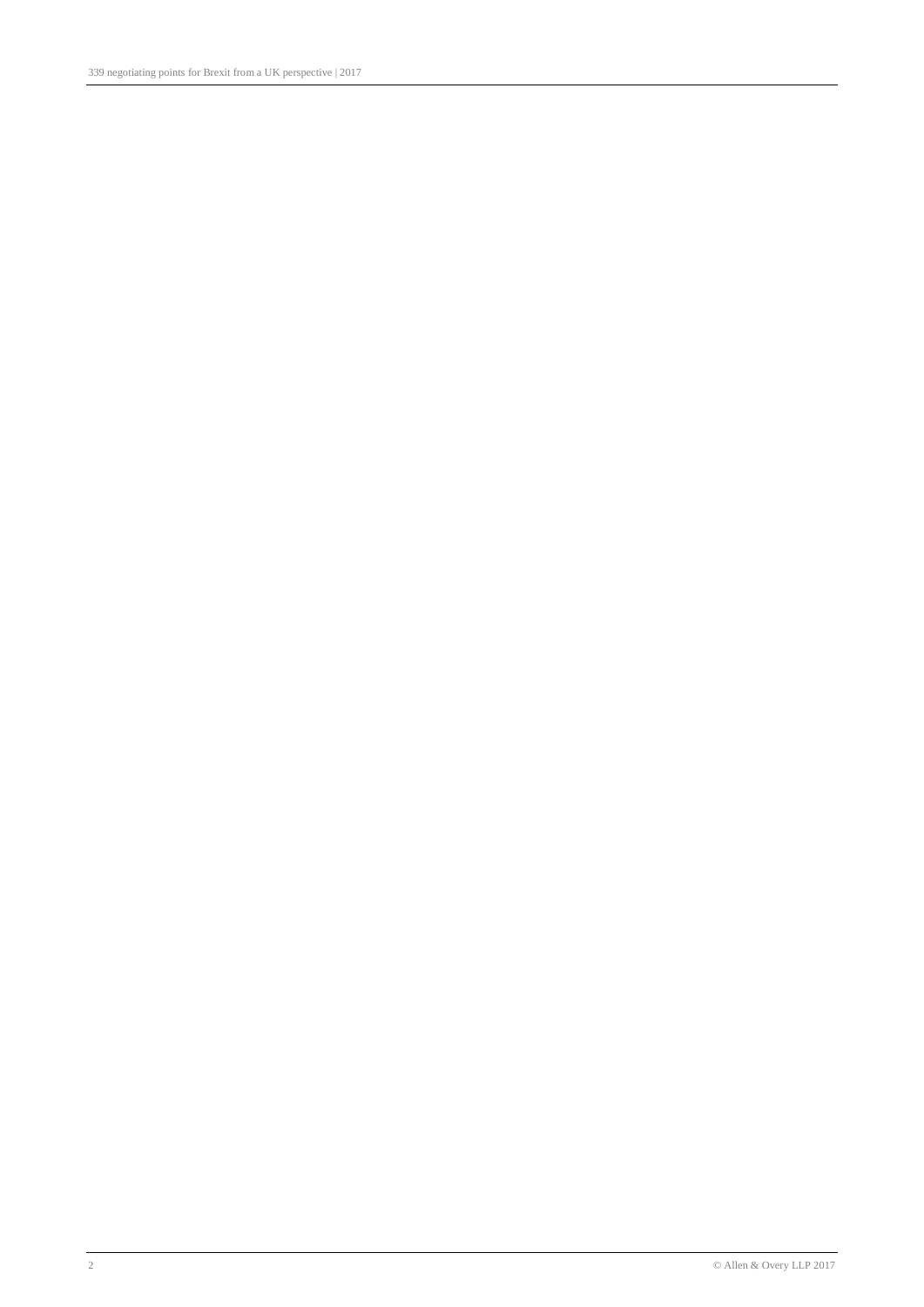Page

# **Table of Contents**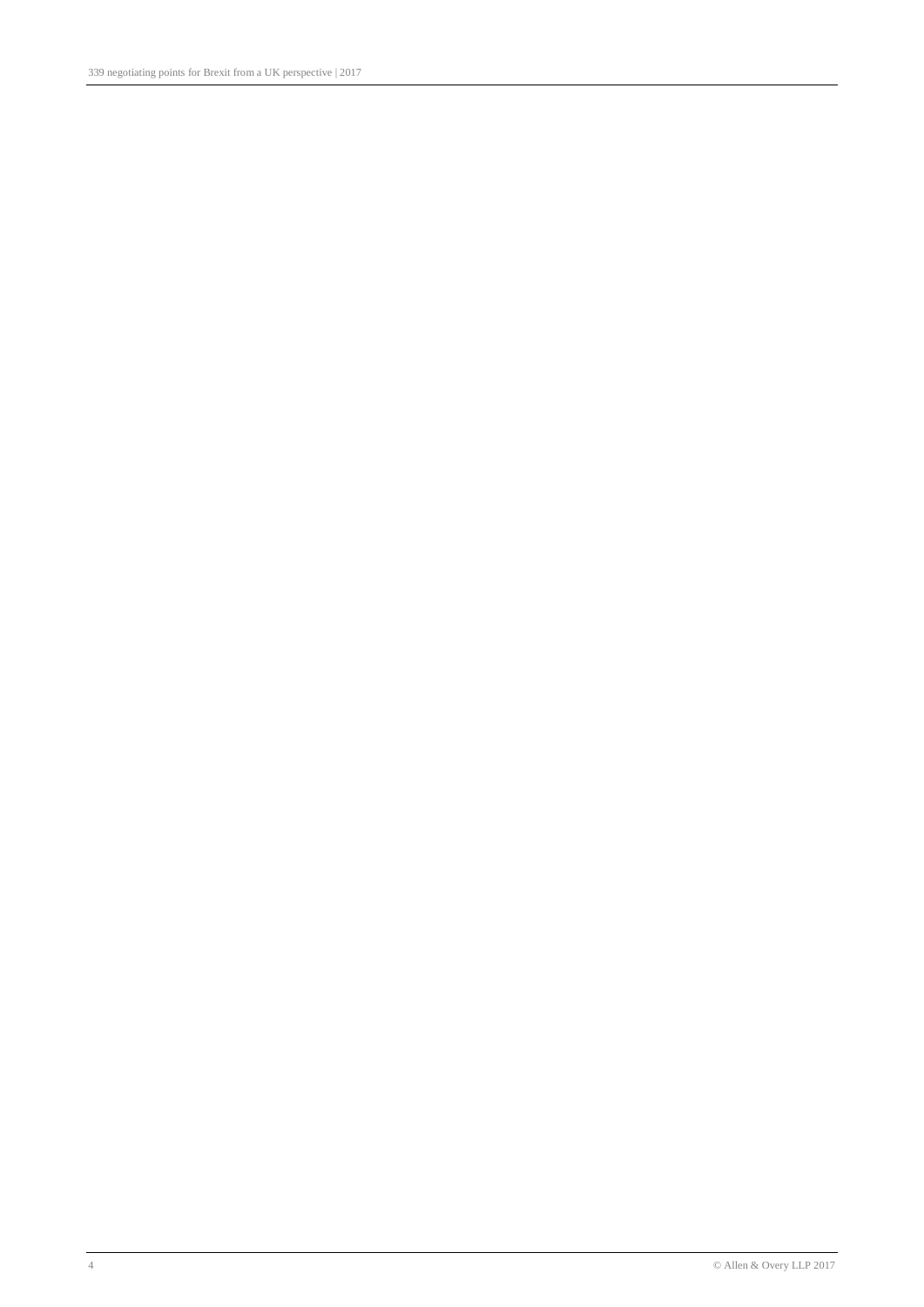# **Preface**

This paper looks at key points in the Brexit negotiations. These are to help concentrate the mind and work out the principles. Not all the detail of course. Even though there are 339 points, they are not comprehensive.

The points are the points of our Intelligence Unit, not Allen & Overy and not the UK government or the EU 27. The UK government and the EU 27 will have their own points and their own strategy: at the time of writing we do not know what these are.

The paper is written from a UK perspective. Although we do not know the EU 27 negotiating positions at the time of writing, we do at various junctures set out possible EU points to the contrary so that the debate is not one-sided. It is important to note that as a global firm doing international work for a wide range of clients operating across all sectors, Allen & Overy is interested in both sides of the negotiations. Our Intelligence Unit could equally have set out 339 points from the EU 27's perspective.

Overall we aim to be constructive. The best way to secure agreement quickly is for each side to understand the viewpoint of the other side. We hope that there are enough points which are not partisan so that this paper is useful in defining areas of common interest.

We believe that the most unsatisfactory result would be for the parties not to agree so that the UK just exits unilaterally. We believe that this might leave the UK and the other nations of Europe embittered and resentful for a generation. That would not be good for the future of Europe.

Obviously the points are not legal opinions.

#### **Philip Wood CBE, QC (Hon)**

Head of the Allen & Overy Global Law Intelligence Unit

**27 March 2017**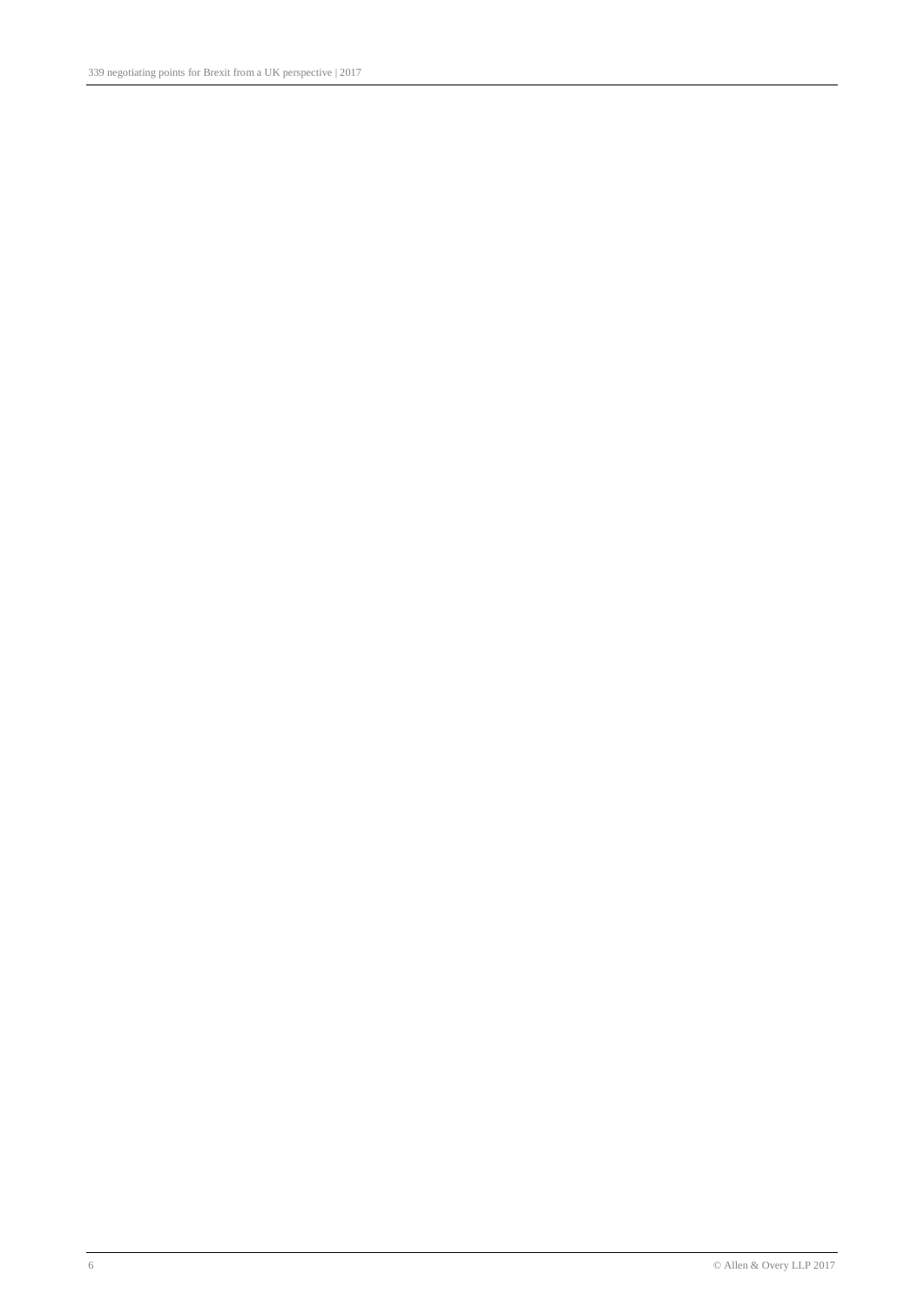# **The 339 negotiating points**

# **General**

- 1. Europe as a region has had several centuries of great achievement intellectual, scientific, artistic and many others
- 2. Europe is the largest economic power in the world
- 3. The UK and the EU have bonds of common endeavour and should face the future as partners
- 4. The UK seeks a special relationship with the EU. Special relationships are endorsed by EU practice
- 5. The closest union in terms of centralised sovereignty is the 19-country Eurozone. The second inner circle comprises the nine non-euro EU member states. The third comprises the EEA countries. Switzerland is in the next ring. In the fifth ring there is Turkey, to be joined by Ukraine if so agreed. The outer sixth ring is occupied by numerous countries with free trade and similar agreements with the EU of varying intensity. The seventh ring comprises third countries bound by international treaty links such as the WTO and defence alliances
- 6. Each of the sovereign countries in these different rings entered into treaties pooling sovereignty to the degree they desired
- 7. The UK's proposed relationship matches the degree of sovereignty and the degree of partnership which the UK considers to reflect its circumstances
- 8. This relationship is within the general scope of the EU's current relationships with other states. Although it is not a direct model of an existing relationship, it is not new in concept
- 9. Article 8(1) of the Treaty of the European Union provides that the EU "shall develop a special relationship with neighbouring countries, aiming to establish an area of prosperity and good neighbourliness, founded on the values of Union and characterised by close and peaceful relations based on cooperation".

#### *Possible EU position*

The EU may maintain that it does not favour extending the scope of special deals outside the existing categories and that the EU prefers a unified Europe to a multispeed Europe as far as possible.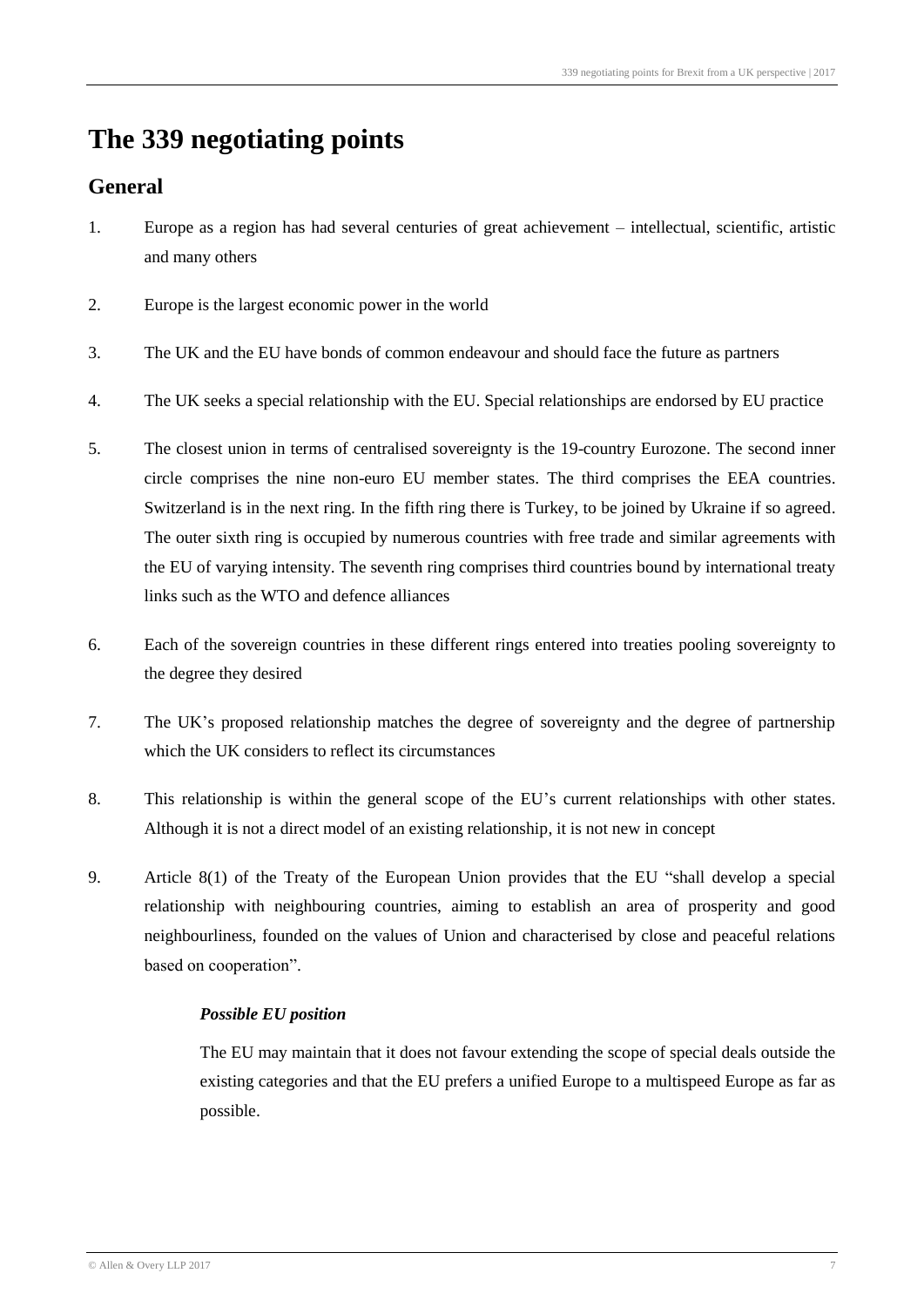## **Free trade**

- 10. The EU should agree a comprehensive free trade agreement with the UK which provides for mutual trade in goods free of tariffs and non-tariff barriers. There should be no quantitative restrictions
- 11. Any national restriction on the free sale of goods is a restriction on liberty
- 12. All restrictions on liberty must be justified by some higher value
- 13. The economic and material benefits of free trade are beyond doubt
- 14. Both the UK and the EU have over past generations placed a high value on free trade in goods
- 15. The UK will have the same regulatory standards for goods to be exported to the EU. Businesses adopt the same voluntary standards
- 16. In addition the existing common regulations are based on global standards
- 17. Article 21(2)(e) of the main treaty states that the EU shall work for "a high degree of cooperation in all fields of international relations", in order to (amongst other things) "encourage the integration of all countries into the world economy, including through the progressive abolition of restrictions on international trade"
- 18. The EU is the UK's largest export market and the UK is the largest goods export market for the EU. The EU exports more to the UK than vice versa. Supply chains are deeply integrated
- 19. The EU has around 60 free trade agreements with third countries
- 20. The EU is negotiating or has proposed free trade agreements with a great many other countries, including Brazil, China, India, Japan, Singapore, the US, Vietnam and many other countries in Africa, Asia, Latin America and elsewhere
- 21. The EU has a free trade agreement, for example, with Zimbabwe and St Lucia
- 22. Aside from the EEA, the current EU free trade agreements do not generally make free trade conditional on the free movement of people
- 23. Internationally, although there are exceptions, it is not the general treaty practice to link free trade to the free movement of people
- 24. The proposal that the UK cannot cherry-pick free trade without the obligation of free movement of people is not endorsed by EU or international practice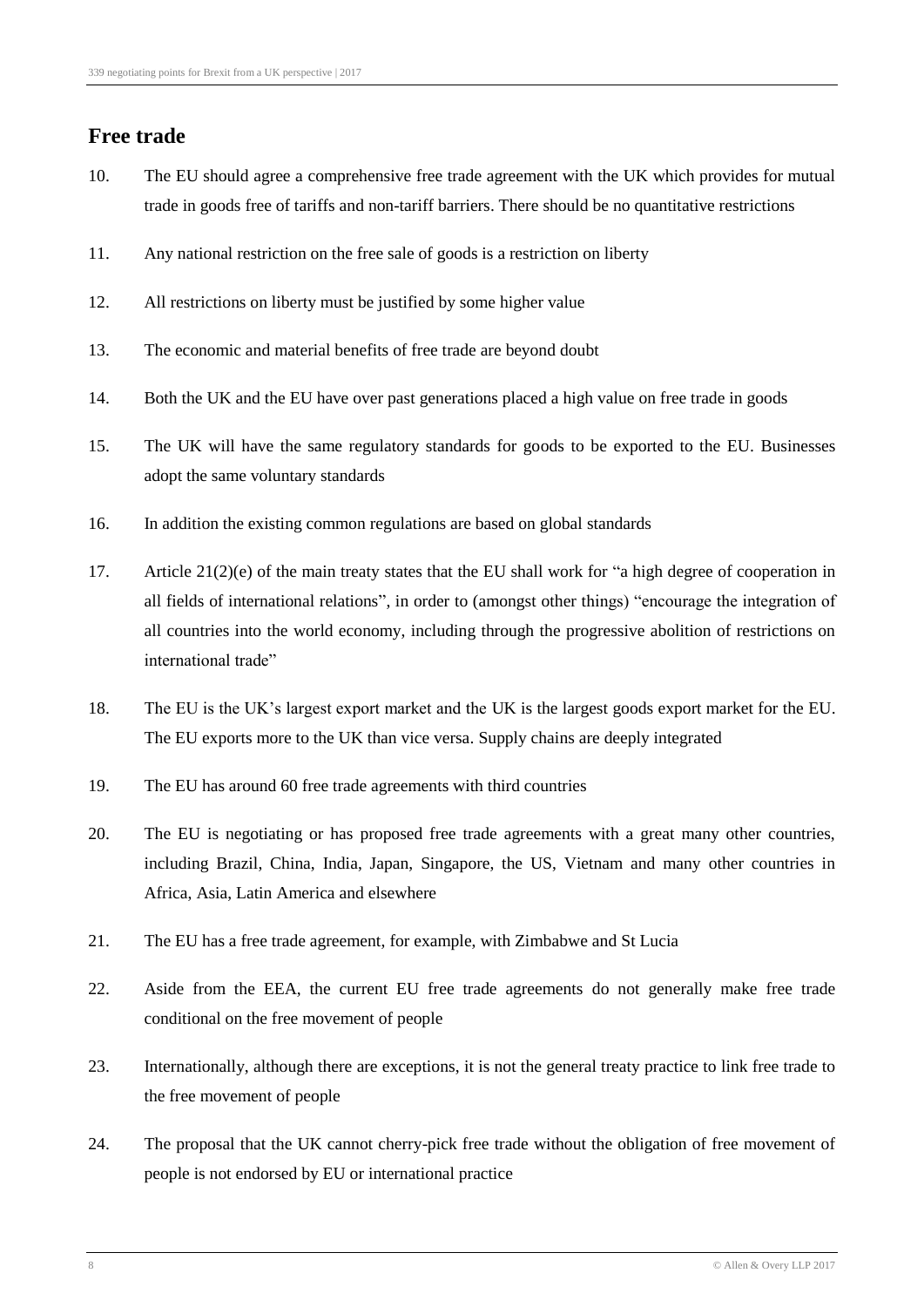- 25. The UK will wish to negotiate its own preferential trade agreements around the world. The UK will establish its own WTO schedules covering trade in goods and services
- 26. EEA/EFTA states have the right to conclude free trade agreements with other countries
- 27. The UK requests the EU to help facilitate the transfer to the UK individually of rights under the existing EU free trade agreements, so as to preserve consistency

The EU may maintain that free movement of people is a fundamental principle for the EU which the EU will do its utmost to protect

The EU may not favour a special free trade deal for a withdrawing member

The EU, if it agrees to a special free trade agreement with the UK, may believe it is obliged under treaty rules or politically to extend similar benefits to third countries.

#### **Customs arrangement**

- 28. A free trade area is a group of states which have eliminated most or all of customs duties (tariffs) on movements of goods within the area.
- 29. A customs union also generally allows goods to move between member states of the union free of tariffs but in addition obliges the members to impose common tariffs against third countries and not to enter into separate customs agreements with the other states
- 30. Because they have no common external tariffs, free trade agreements typically contain standardised country of origin rules to deal with the risk of importers accessing a free trade area unfairly (by importing though a low tariff member state)
- 31. Unlike custom unions, free trade areas and other similar arrangements therefore require customs checks to enforce origin rules
- 32. The UK wishes to enter into free trade agreements with third countries. It therefore proposes a bespoke customs arrangement, not the current customs union
- 33. The associated customs checks to enforce origin rules are a potential restriction on free trade and could hinder the free movement of goods
- 34. It is in the interests of all parties that free trade in goods should not be hindered by bureaucratic redtape. In particular, it is a priority of the governments of the UK and the Republic of Ireland to avoid a customs border between the Republic of Ireland and Northern Ireland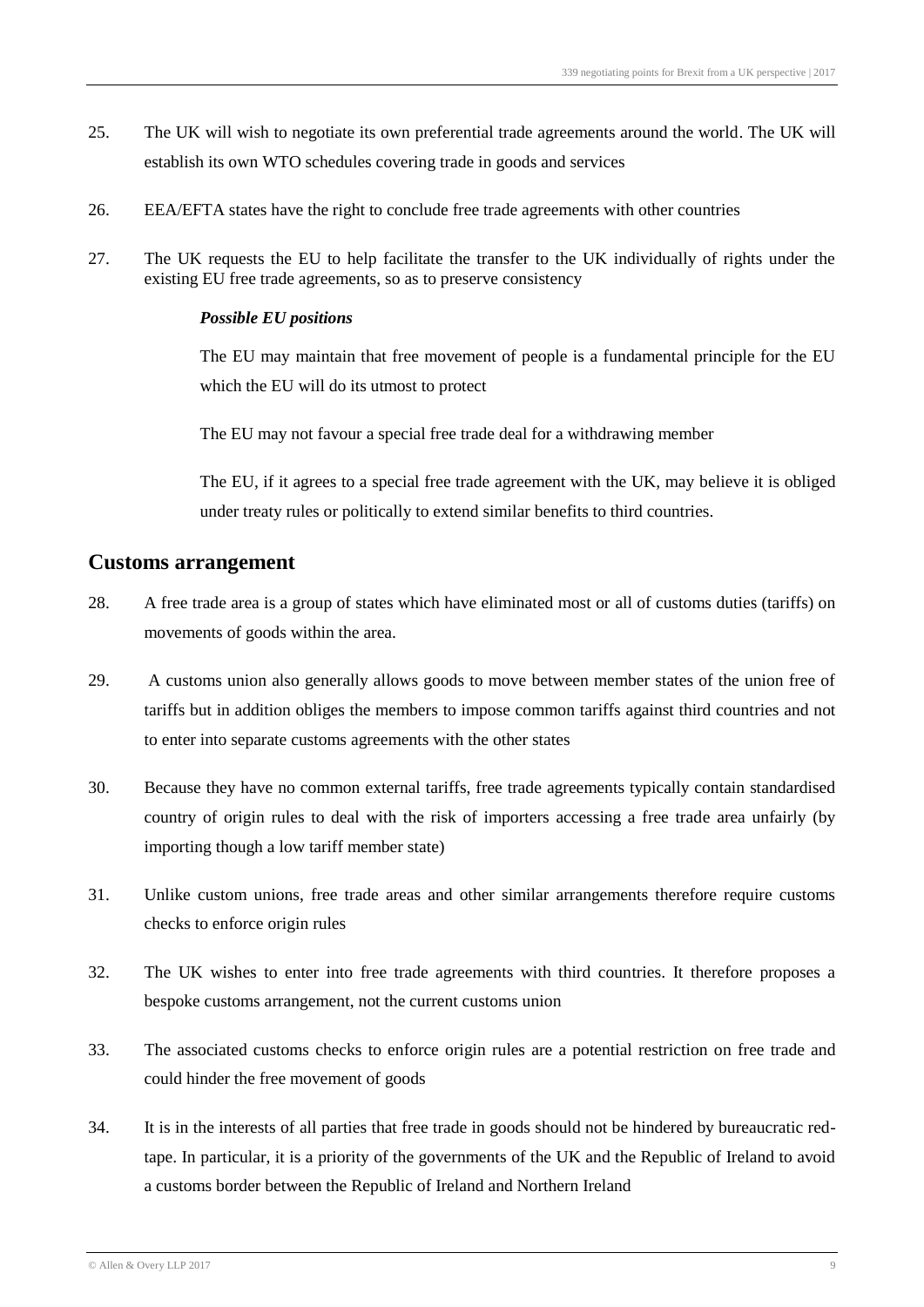- 35. However, a country's customs checks should be frictionless as far as possible, and there is now sufficient international experience and technology to ensure that this is achieved to a large extent notwithstanding the need to enforce origin rules
- 36. The EU should authorise the UK to certify EU standards (so that goods can display the CE mark) in order to avoid border delays
- 37. The UK has substantial experience of efficient customs administration in view of its international trading status and has one of the most efficient customs regimes
- 38. Turkey has a customs union arrangement with the EU. The EEA countries and the EU have a free trade arrangement. There are therefore precedents for EU customs arrangements with third countries
- 39. Customs unions are not typically conditional on the free movement of people.

The EU could argue that its arrangements with the EEA countries involve acceptance of the four freedoms and adherence to certain EU rules, and that the UK should not obtain similar market access without accepting the same rules. It might also argue that the agreement with Turkey is on favourable terms given Turkey's status as an aspirant EU member.

#### **Freedom of money and finance**

- 40. **Principles** Europe should take a giant step forward and lead in promoting the freedom of the use of money and the investments in which it is stored. It should cast off ancient superstitions and the fear of finance
- 41. The reliance of our societies on investments is now colossal and likely to increase
- 42. Financial services are not in principle different from goods. They are things which people need and use in their daily lives. If the trade in goods should be free, so should the trade in financial services
- 43. Some reasons for freedom are economic, for example, freedom increases the availability of finance, increases the marketability of things we own, drives down costs, increases choice, enhances innovation and reduces paperwork and expense. It reduces the waste of time, that irreplaceable quality
- 44. Other reasons for freedom are philosophical and moral
- 45. It goes without saying that freedom must be accompanied by legal restriction in order to protect freedom. The law restricts us so as to liberate us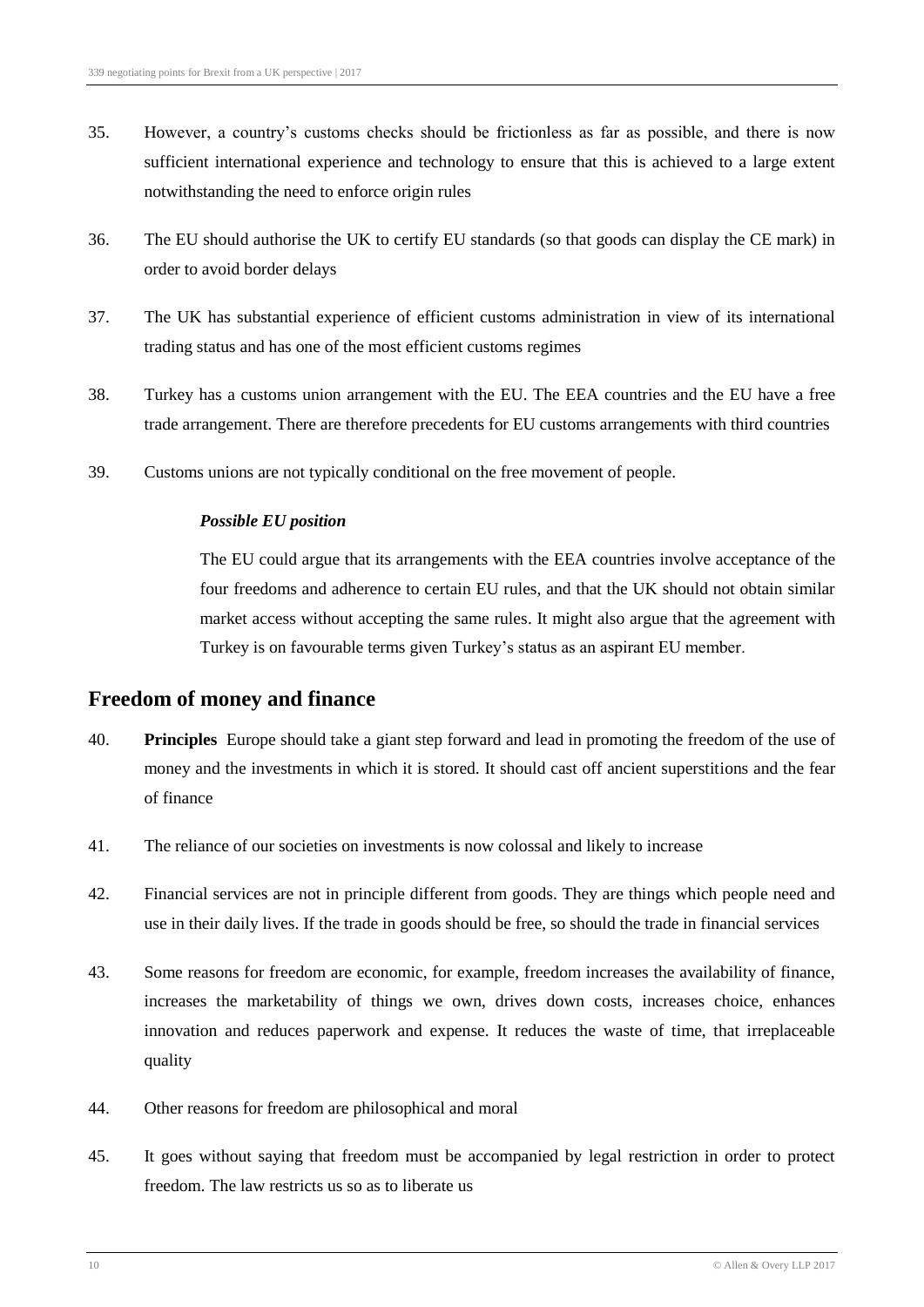- 46. **Money and freedom** The money of the people should be free in its use. In the term "money" we include investments such as bank deposits and securities in which money is stored
- 47. Money is the product of the work of the people, their work and labour
- 48. The freedom of money is essential for free trade in goods and services. These connect the peoples of the world to each other
- 49. Money also connects us to our future via pensions and our other savings
- 50. If money is not free, then the people are slaves and serfs to their patch of land, to the present. They are victims of the future
- 51. Territorial restrictions on money and investments are like exchange controls, a form of financial oppression unless manifestly justified
- 52. Pursuant to these principles, all financial services offered by UK corporations authorised by the UK authorities should be permitted in the EU on no less favourable terms as are available to EU businesses so long as the UK maintains substantially consistent regulatory regimes in accordance with the good international standards and so long as the UK agrees to normal regulatory cooperation with the EU authorities.
- 53. This would apply to cross-border business and establishments of any kind. The permission would be reciprocal
- 54. **EU practice** The EU already uses free trade agreements to go beyond GATS arrangements. See for example the agreement with Mexico and the draft agreement with Singapore
- 55. **Growth in GDP** It seems likely that world-wide the moneys of the people of the planet will increase as GDP grows
- 56. Some forecasts have predicted that the GDP of the world during coming decades could be many multiples of what it is now
- 57. This growth would be expressed in money
- 58. This money would not go under the mattress it would go into banks, capital markets and corporations
- 59. It will go into financial centres which can enlarge the possibilities of distribution and the usefulness of the savings of the people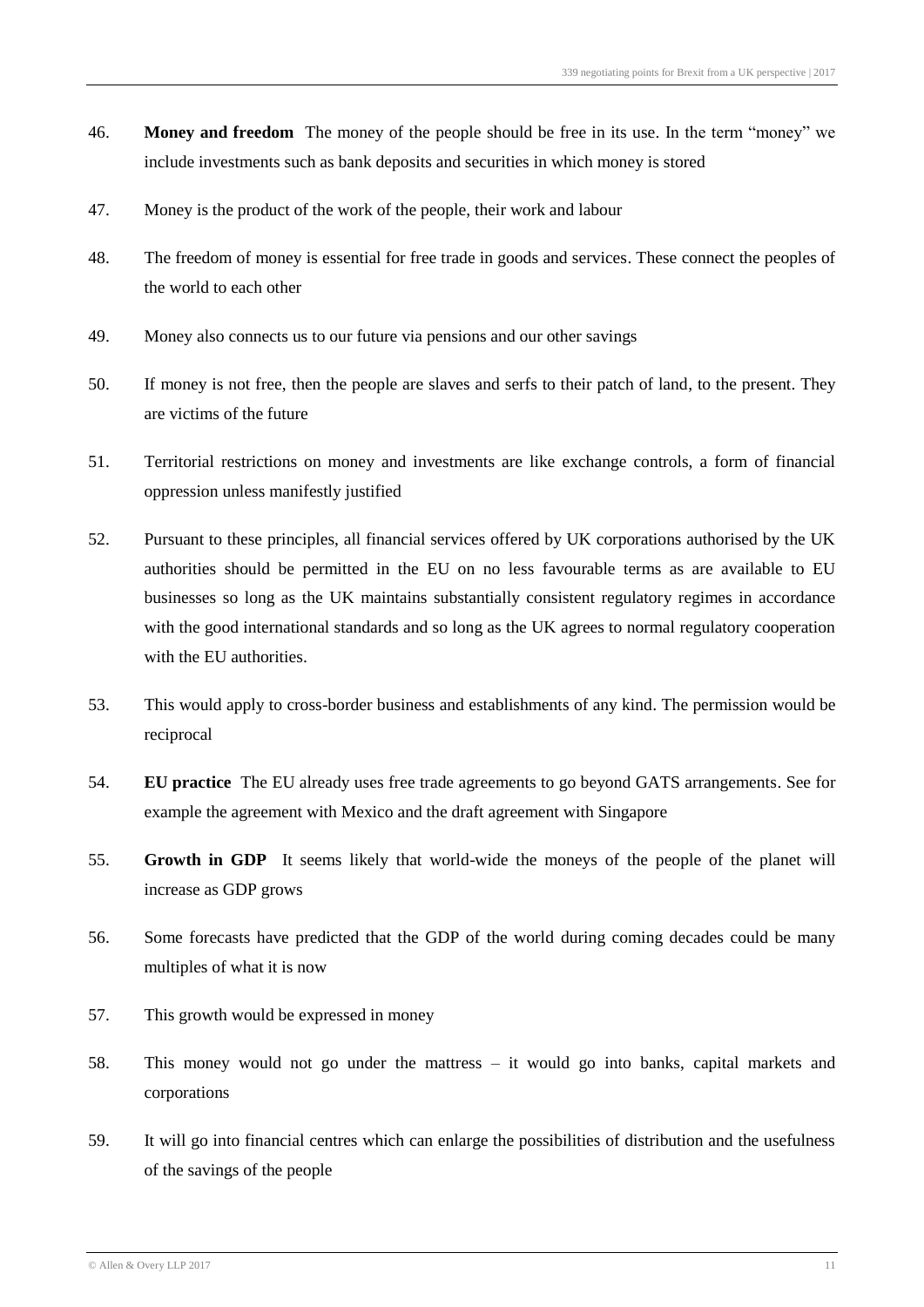- 60. **Compliance with regulatory standards** Any sovereign state seeking access should be able to show that it has a reasonable system of authorisation such as for commercial and investment banks, credit card issuers, leasing businesses, insurers, collective investment schemes and other funds, dealers in securities, investment managers and advisers, custodians of securities, dealers in derivatives, credit rating agencies, exchanges, markets, central counterparties and depositaries, and payment and settlement systems
- 61. Regulatory codes should, for example, cover reasonable provision concerning such matters as capital, liquidity, conduct of business (for example conflicts of interest, duties of skill and care, protection of client assets, controls on promotion, the keeping of records and the like), transparency, clearing, market infrastructure, short selling, benchmarks, mortgage and consumer credit, and regulatory powers and cooperation, sanctions for insider dealing and market abuse, rules for public prospectuses and rules about the insolvency of financial institutions
- 62. **Equivalence** These provisions need not be exactly equivalent but should be in accordance with commonly accepted international standards, approximate and consistent
- 63. Consistency should be stable, objective and decided by representative committees with an appeal to an independent tribunal
- 64. **UK's regulatory regime** The UK is a world leader in the development of regulatory standards for financial services. It exercises world-leading standards of supervision. Fear of loss to EU citizens, the fear of systemic contagion and mis-selling arising from regulatory laxness is not therefore an issue
- 65. UK insolvency law and practice does not discriminate against foreign creditors so there is no necessity for EU control over insolvency to protect EU citizens
- 66. In the case of free trade in financial services the UK regime is already harmonious with that of the EU so that there is no significant divergence to overcome. The parties are not starting afresh. They have a common regime with equal regulation
- 67. **Other points** In the absence of passporting, the necessity for financial businesses to obtain authorisation in 27 different countries would give rise to expensive bureaucracy, delays and expense on all sides
- 68. There would be a multiplication of regulatory regimes which would be expensive for both businesses and for the countries concerned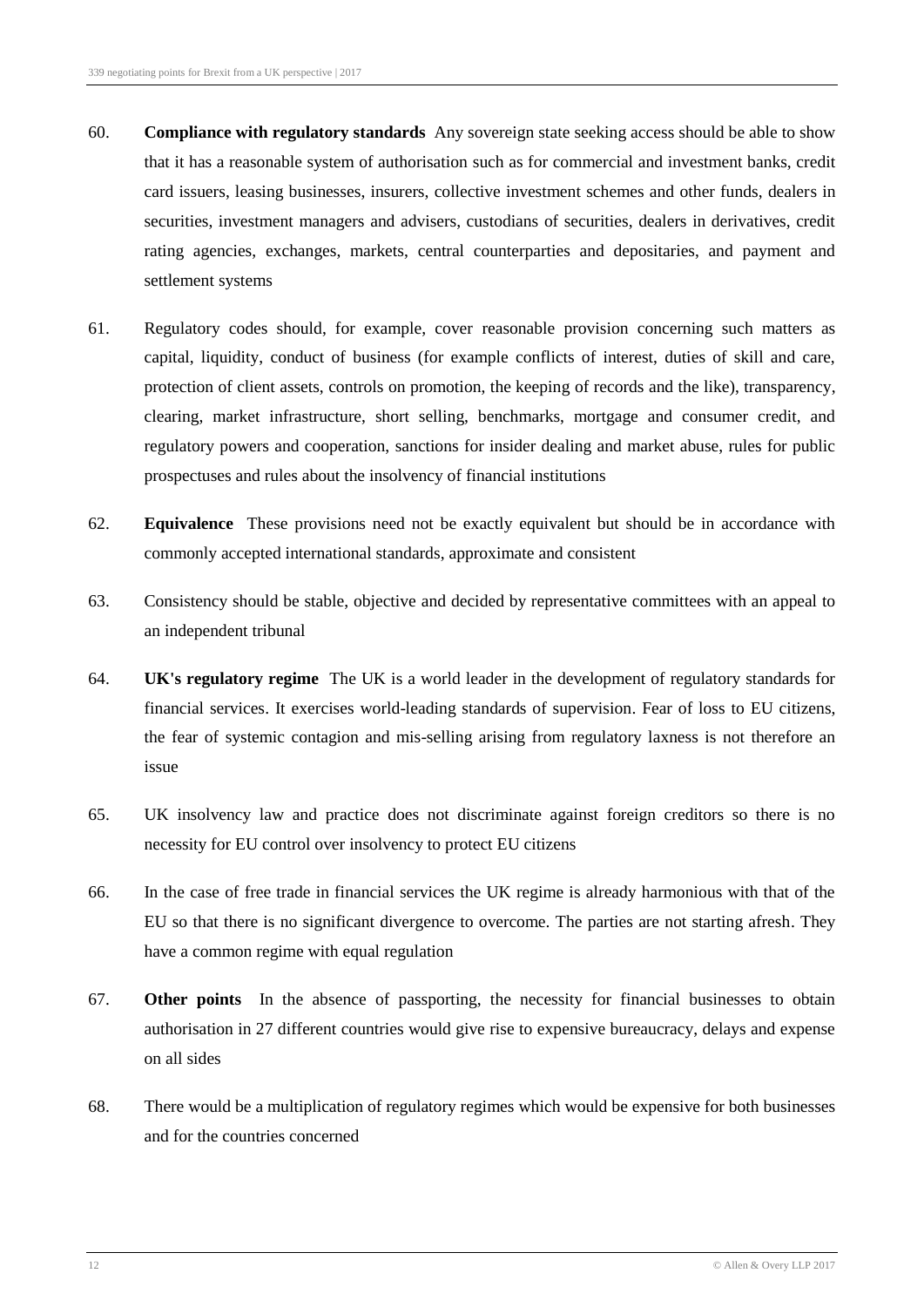69. Major businesses may not be prepared to incur the trouble and expense of authorisation in smaller countries in the EU so those countries might be deprived of services, choice and the essential financing of their governments, banks and businesses

#### *Possible EU positions*

The EU may argue that financial services impose systemic risks for sovereign states which is a justification for restrictions on freedom

The EU may argue that access needs precise equivalence and that financial services play too important a role in modern societies to weaken or dilute the standards.

#### **The City of London**

- 70. The City of London is a symbol of the freedom of the use of money and investments
- 71. The City is one of the two largest financial centres in the world. It is located in Europe
- 72. The freedom to use money and its investment is improved if the financial centre has numerous participants who in turn provide a market, attract expertise and justify the cost of financial infrastructure
- 73. This freedom is weakened if the financial centre is fragmented and dissipated
- 74. If GDP does increase, as forecast, there will be enough work for numerous financial centres and the enlargement of financial centres in the EU
- 75. It is to the advantage of the EU that the freedoms of the City should be available to the EU and its peoples
- 76. The City is the largest market in Europe for the financing of EU sovereigns by new issues of debt and by syndicated bank loans
- 77. The City is also the largest market in Europe for the financing of European banks. The ability of banks to finance themselves, particularly in times of stress, is crucial to the stability and growth of EU economies
- 78. The City is the largest market in Europe for the financing of corporations by debt and equity. These corporations are engines of growth and prosperity
- 79. Europe needs a large capital market. The City cheapens the cost of capital for the EU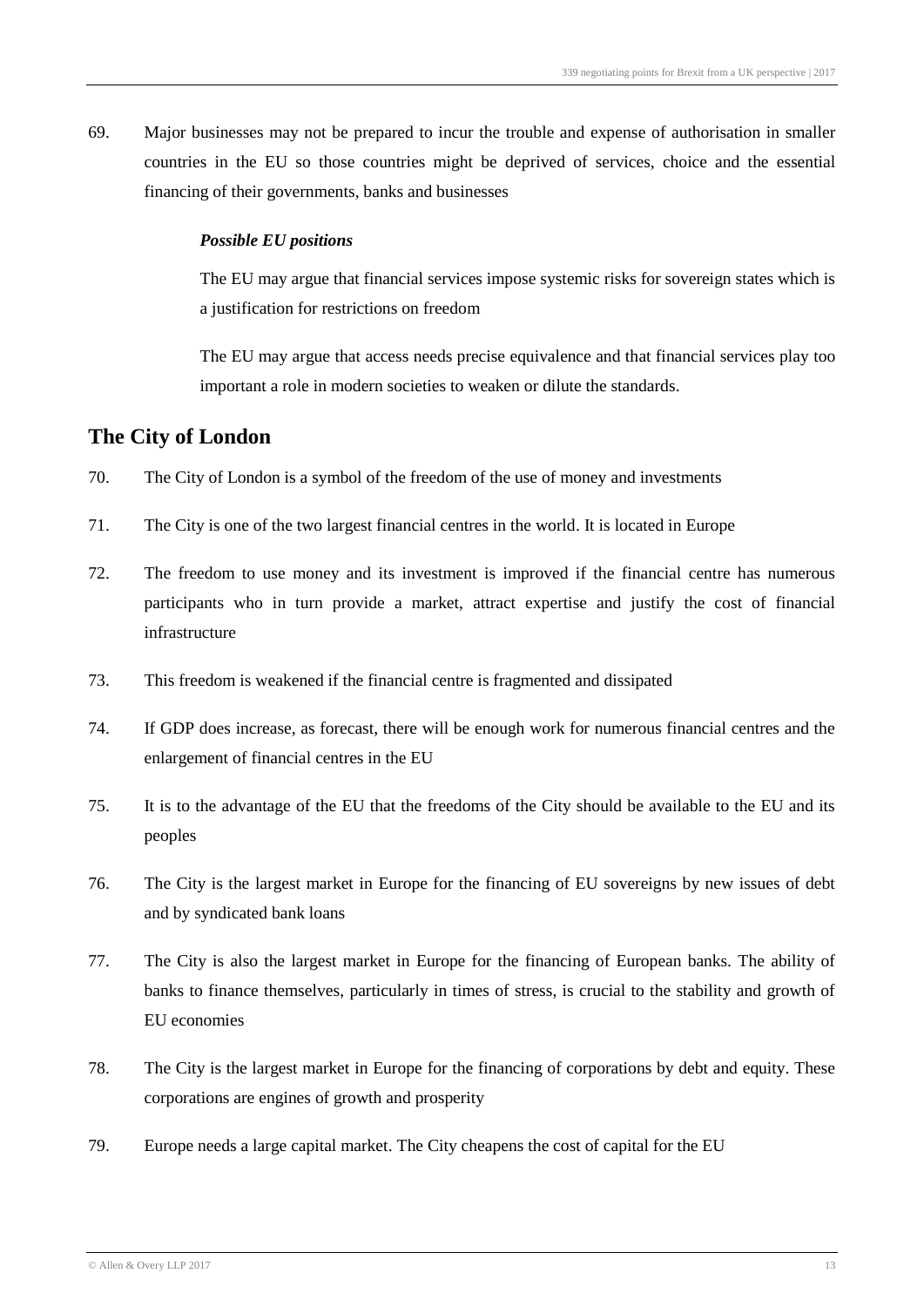- 80. The City hosts the largest foreign exchange market in the world so as to enhance the freedom of money
- 81. The City has the largest clearing and settlement entities (including central counterparties) in Europe. The clearing house for interest swaps is the largest in the world
- 82. The City is a major centre for insurance and reinsurance
- 83. The City has to compete with other financial centres for example, in Singapore, New York and Hong Kong. The EU should enable their European financial centre to compete successfully
- 84. The withdrawal of UK financial services in the City could be disruptive in the EU. It could, for example, significantly disrupt payment and settlement infrastructure which handle enormous amounts annually far exceeding world GDP.

Particular EU member states may seek to benefit from financial businesses locating in their territories instead of the City and believe that it is sensible to spread the risks.

#### **Freedom of financial services: particular cases**

- 85. **Banking** Banks are like lakes which collect the earnings of the people like rain and then use the waters to irrigate the land, for example, in the form of power stations, enterprises and homes. It is to the wider benefit of the citizens of Europe that there should be the most extensive pooling of savings possible
- 86. The EU does not have to assume responsibility for bank failures in the UK. The EU does not guarantee bank deposits in its member states or third countries
- 87. The UK pioneered the favoured bank resolution legislation in Europe
- 88. **Foreign exchange** The foreign exchange market is the largest market in the world with a turnover which is a many times multiple of world GDP. London is the largest foreign exchange market. It is essential for trade and everything else that there should be an efficient means for exchange of currencies
- 89. **Dealing and investments** Investments should be as freely marketable as possible in as wide a region as possible. The dealing is mainly between sophisticated professionals, although often ultimately on behalf of individuals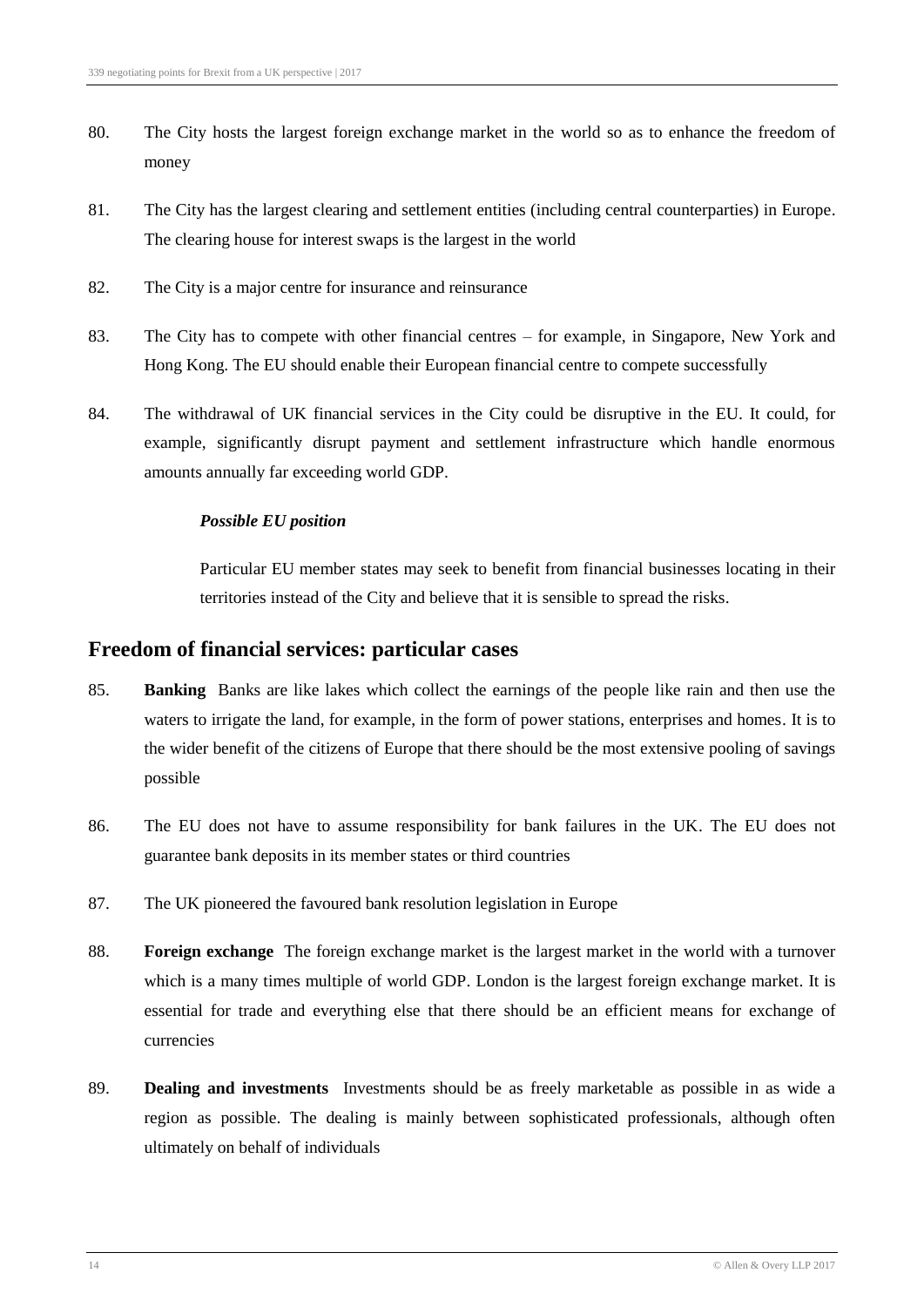- 90. **Underwriting** The underwriting of issues of bonds or shares enables sovereigns, banks and businesses to raise money in order to finance what they do for the improvement of our societies. Large deals are international and require an international spread of underwriters who will buy the securities and then distribute them amongst their clients. This process should be as free as possible to enhance marketability, the availability of capital, competition and choice
- 91. **Prospectuses** The circulation of offering circulars and other prospectuses in connection with the underwriting of securities should be as free as possible so as to enhance the availability of capital
- 92. **Funds** People should be able to pool their investments with others in mutual funds (collective investment schemes). This spreads their risk and also provides lakes in a similar way to banks. This activity should be as free as possible
- 93. **Custodianship of securities** There must be some means whereby individuals, funds, sovereigns, central banks and businesses can place their investments in a safe "warehouse" by way of custody. There should be free access to custodians in locations, like the UK, which have the essential device of the trust so that their investments are protected on the insolvency of the custodian
- 94. **Financial advice** In an increasingly complicated and financialised world, people should be able to get financial advice wherever they want so that there is more competition. Competition improves quality and drives down prices
- 95. **Derivatives** Although derivatives are not technically insurance, just as you can insure your home against a fire or your car against a crash, so you can insure your investments, the amount of interest you have to pay and other risks. One of the deepest markets in the world for derivatives is London and people in the UK and in the EU ought to have reciprocal access. People should be allowed to insure their financial assets, as well as their other assets
- 96. **Exchanges and central counterparties** Markets in investments, commodities and money require the infrastructure of exchanges to process billions of deals and the establishment of central counterparties to mutualise deals, with the resulting huge diminution of risks by netting if a party defaults. These exchanges and central counterparties are intricate and very expensive. If Europe did not have these establishments, there would be nothing on the plate for breakfast
- 97. The legal rules in the UK are extremely friendly to these institutions, even in the absence of fortifying EU law. These rules include rules about set-off, netting, collateral and trusts
- 98. **Euro clearing** In the light of EU suggestions that the clearing of euros should be moved to the eurozone, the splintering and fragmentation of currency settlements is more likely to cause extra risks because of the lack of multi-currency central clearing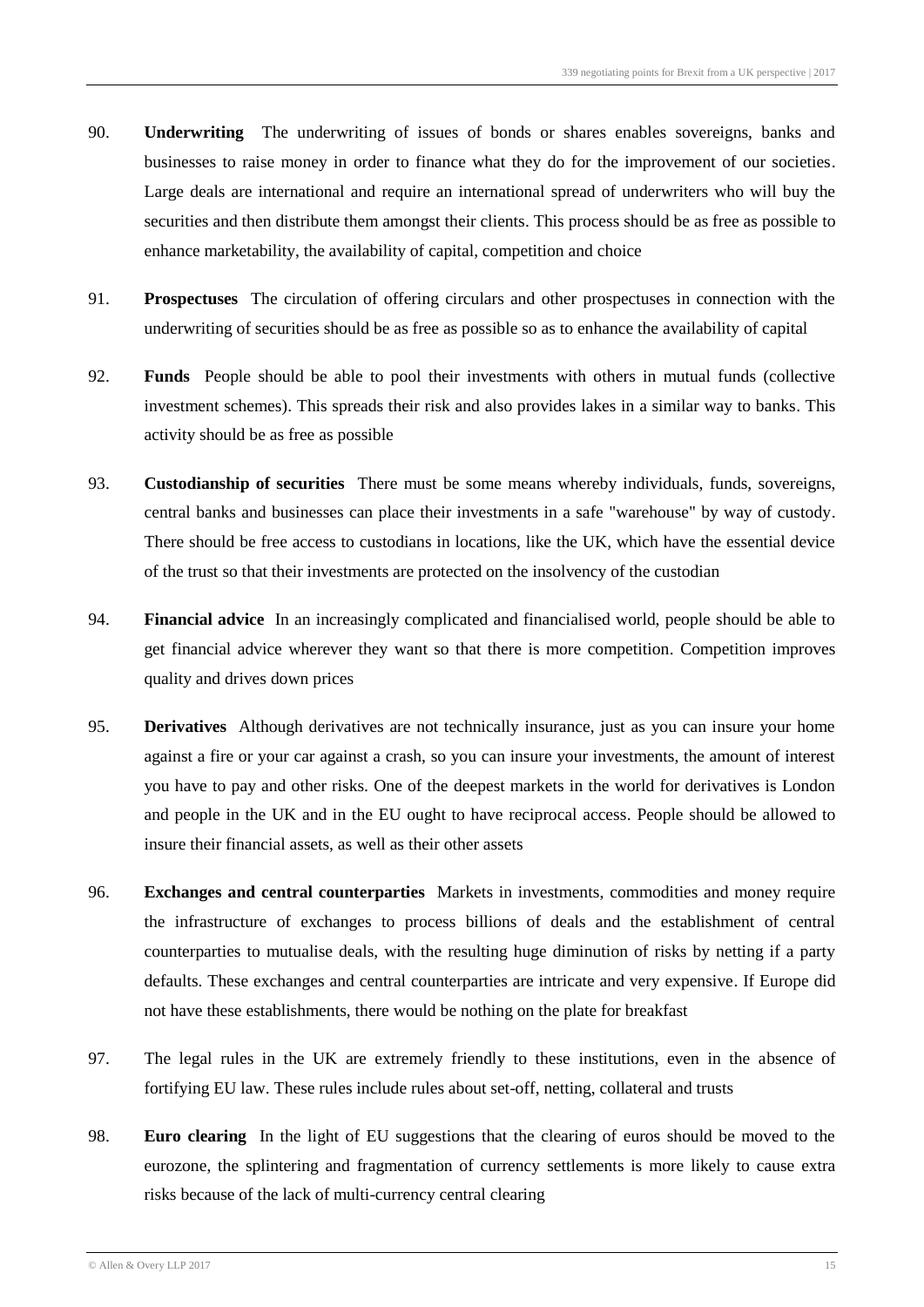- 99. London has exceptional experience and standards of operating clearing systems of this magnitude. It does not appear necessary that euro clearing should be regulated in the EU in order to maintain stability
- 100. Restrictions on clearing of the euro in London might amount to de facto exchange controls so that the euro ceases to be fully convertible
- 101. The clearing might move to New York or elsewhere
- 102. **Securitisations** Securitisations are simple transactions, typically with simple assets like home mortgages. Assets should be freely marketable in as large a region as possible. Securitisations greatly increase the availability of capital for the common good
- 103. **Wholesale markets** Already in the world there is substantially a free market for transactions between non-retail professionals – foreign exchange, underwriting equity and debt, prospectuses, sale of investments, mutual funds, custody of investments, corporate advice and the like
- 104. This wholesale free market should be continued and enhanced
- 105. Consumers can be separately protected
- 106. **ESAs** The UK will wish to discuss its continued participation in the European (Financial Services) Supervisory Authorities.

The EU may argue that the stability of financial markets and the protection of national taxpayers should be a priority over freedom.

#### **Free movement of other services**

- 107. Services now typically account for around 75 per cent of the GDP of most advanced economies. They have replaced manufacturing and goods
- 108. Apart from financial services, services include such items as the professions, retail and wholesale, construction, technology, hotels, tourism, creative industries, medical services, business services, catering, education and sport
- 109. For the same reasons that trade in goods should be free, so should the trade in services
- 110. The EU already has or is negotiating a Trade in Services Agreement with 20 countries. Some of its existing free trade agreements also cover freedom of specified services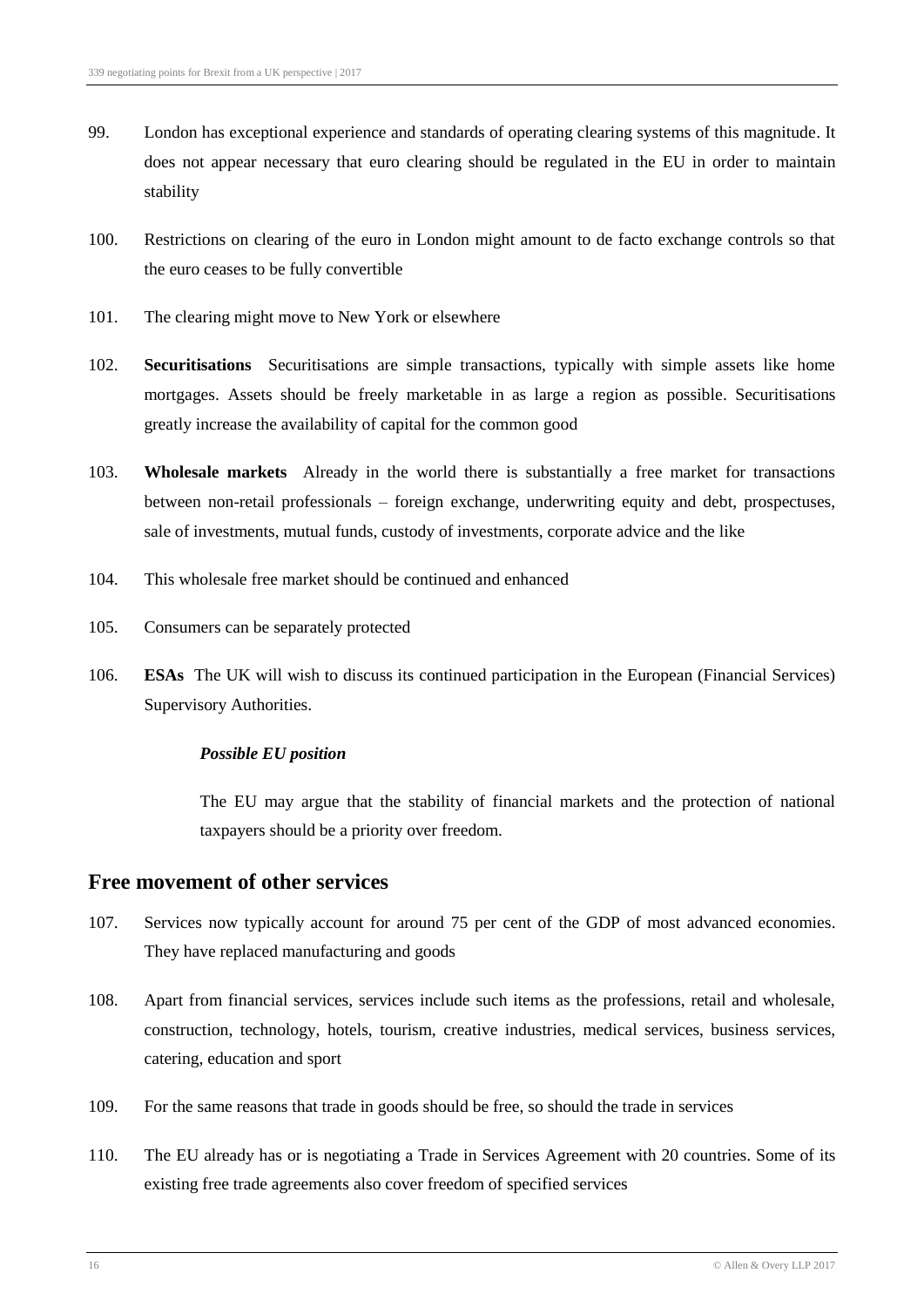- 111. The reciprocal recognition of qualifications and the freedom to provide professional services, coupled with appropriate freedom of establishment, should continue to apply to the professions of doctors, nurses, dentists, vets, midwives, architects, accountants, management consultants and lawyers in a similar way to the present arrangements under EU law
- 112. The arrangements concerning lawyers should also cover rights of audience before courts and professional privilege for communications.

The EU may argue that the freedom of establishment and services requires the free movement of people.

#### **Controls on immigration**

- 113. The UK government proposes that the EU Free Movement Directive will no longer apply and the UK will control its own immigration. This will apply also to the immigration from the EEA states and Switzerland
- 114. The UK will always need immigrants and welcomes the contribution which immigrants make
- 115. Nearly all countries impose controls on immigration. The EU itself controls immigration at its outer borders
- 116. Immigration into the UK has recently been at record levels: 300,000 per annum, with about half coming from the EU
- 117. The achievement of freedom of movement of people across regions or across continents or even across the whole world may be a dream for a "one world" future. But most countries seem to think, not yet
- 118. Common justice and fairness require that the EU and the UK should reciprocally honour the acquired rights of immigrants from their respective domains
- 119. There are about three million EU national immigrants in the UK. There are about one million UK national immigrants in the EU. They should be given such rights reciprocally as they would have had in the absence of the UK withdrawal.

#### *Possible EU position*

The EU may argue that the free movement of people within the EU is a major principle which has been hard won by much struggle over many decades.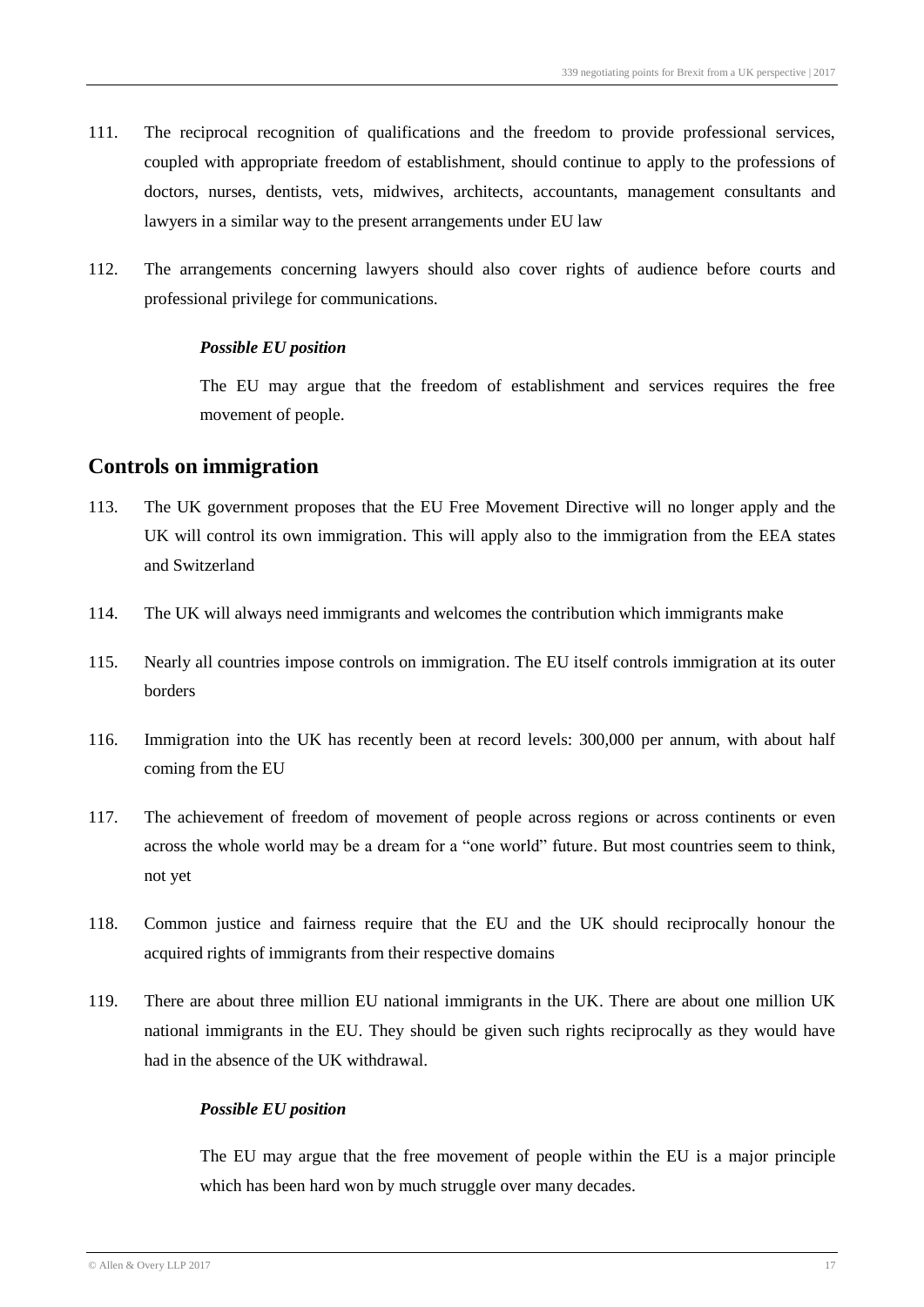# **Courts and tribunals**

- 120. The UK proposes to end the jurisdiction of the Court of Justice of the European Union by reason of the UK wish for sovereignty over its own laws
- 121. It is not necessary for there to be a single tribunal to harmonise law in Europe sufficiently so that it works
- 122. There are numerous examples of the courts of member states taking different views, but this does not prejudice the free market. An example is different decisions on asymmetric jurisdiction clauses
- 123. Supreme courts in other countries typically only harmonise a small area of law. Thus in the United States, there is much legal diversity, notwithstanding the presence of a supreme court. The same is true of Canada. Nevertheless, those countries have much closer integration than the EU. The conclusion is that central tribunals are not essential to achieve substantial consistency in practice
- 124. The CJEU is mainly concerned with a common policy on the four freedoms. The UK after withdrawal would have a separate regime
- 125. Laws do not have to be exactly the same. Absolute harmonisation prevents competition and can lead to doubtful legal policies
- 126. Senior courts in the UK and the EU are likely to reach similar conclusions on major matters
- 127. Since so much of EU law is written in intricate detail, there is less scope for courts to make major changes
- 128. The existing interpretations will be made part of UK law so as to maintain consistency
- 129. The senior courts in the UK are likely to regard the judgments of senior EU courts as persuasive. UK legislation may so provide. There is precedent for this in the case of the EEA
- 130. Any future changes could be dealt with by UK legislation if appropriate.

#### *Possible EU position*

The EU may argue that the judicial branch of government should be supreme and should be centralised so as to enhance predictability and harmony and prevent forum shopping.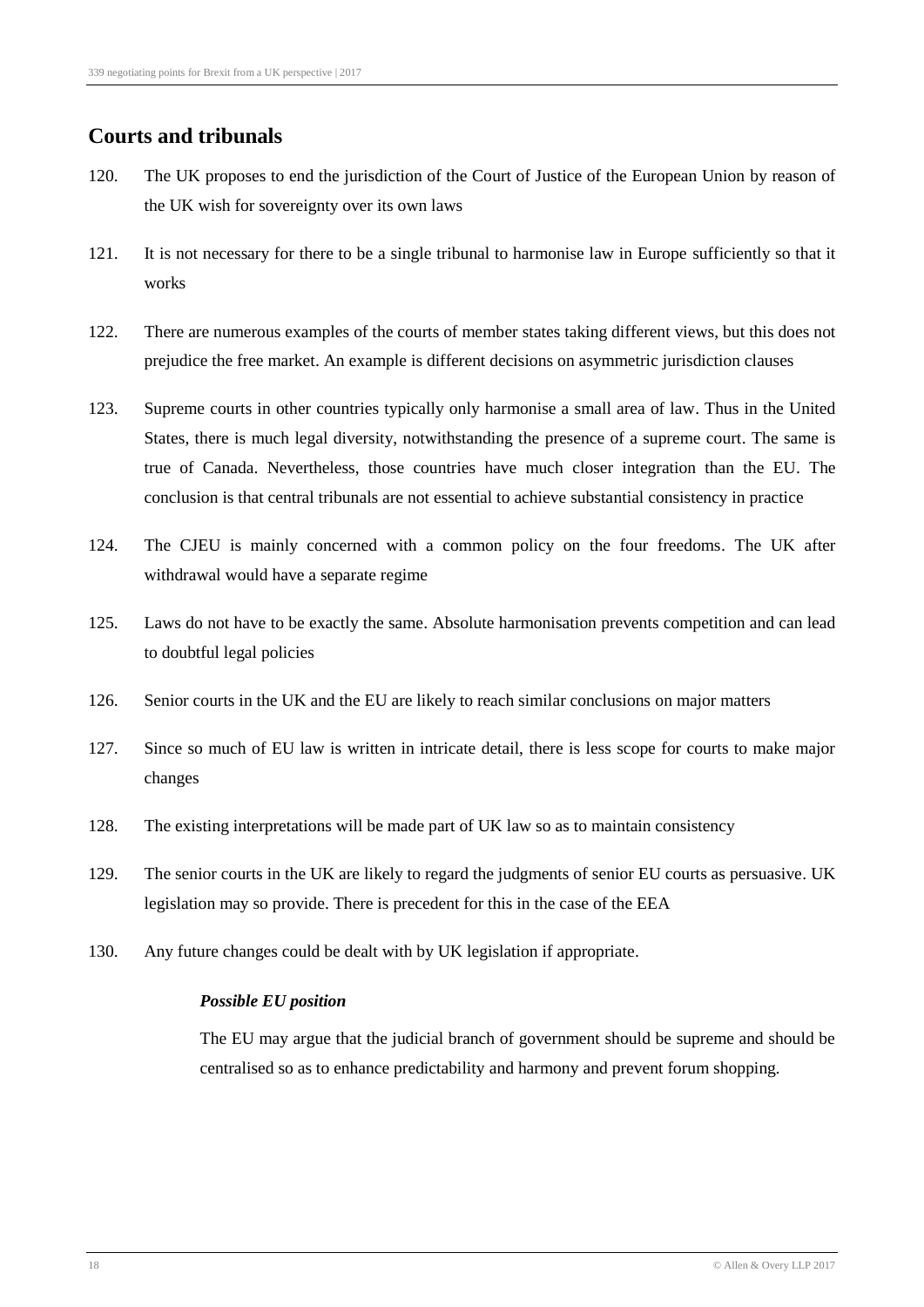# **Withdrawal costs: general principles**

# **How the EU budget works**

This box gives background on the EU budget. Figures are order of magnitude only and are based on the financial statements for 2015.

The EU settles a draft budget annually and the member states contribute to the budget in the year after the budget is adopted. In addition, the EU has what is called a multiannual financial framework which contains budget forecasts for seven years ahead. The current framework covers the period 2014 to 2020. The next framework is supposed to be agreed by early 2018. This framework fixes ceilings and is subject to detailed rules about adjustments.

The revenues of the EU are called the EU's "own resources". By far the largest of these resources (typically around 70 per cent) come from member state contributions which are calculated as a proportion of each member state's Gross National Income. The member state contributions are about 0.6 per cent of the EU GNI. The rest is made up of part of national VAT (about 12 per cent of total own resources,) customs duties (mostly the external common tariff after deduction of 20 per cent for collection costs and amounting to about 11 per cent of own resources,) and finally other revenues, such as fines for violation of EU law (6 per cent of own resources). The UK rebate is 66 per cent of the difference between the UK contribution and its receipts from the budget.

In 2014, the German contribution was around  $\epsilon$ 26 billion (22 per cent), the French contribution about  $\epsilon$ 20 billion (17 per cent), the Italian contribution about  $\epsilon$ 14 billion (12 per cent) and the UK fourth with about €11.3 billion net (around one per cent of the typical relevant UK budget and 7.5 per cent of the EU budget but 12 per cent on a gross basis). The UK contribution to the EU annual budget works out less than 40p per day per person.

The total of the annual EU budget in terms of payments has typically been around  $\epsilon$ 150 billion (the latest for 2017 is €160 billion). This is less than 1 per cent of the total Gross National Income of member states. By comparison, the annual budget of the UK is around £750 billion ( $\epsilon$ 975 billion), which is more than six times that of the whole of the EU.

As to expenditure, the biggest expenditure in terms of payments is on agriculture which absorbs 40 per cent of the budget ( $660$  billion). The next largest item is the development of lesser developed EU regions (cohesion) absorbing nearly 40 per cent ( $660$  billion). The third area, absorbing about 7 per cent of the budget, is the internal market ( $E10.5$  billion), such as navigation satellites, infrastructure, digital networks and loans and grants to small businesses.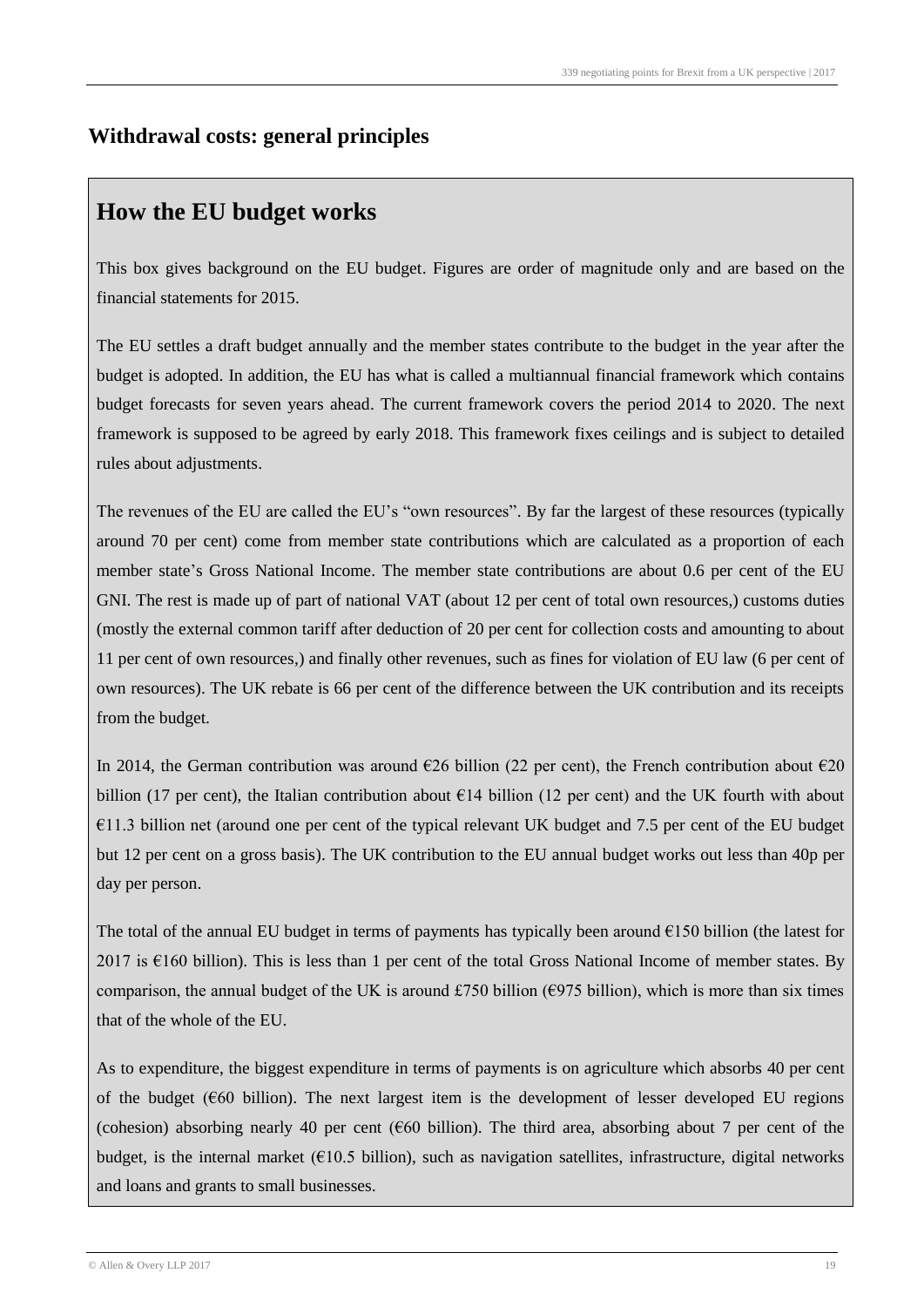The international programme absorbs about 5 per cent of the budget ( $63.3$  billion), eg aid and armed conflicts. Security and citizenship absorb less than 2 per cent (1.3 billion) and cover such matters as immigration, public health and consumer protection.

Only 6 per cent of the budget is devoted to administration and the bureaucracy, such as the European Commission, the European Parliament and the Council of Ministers.

Hence the lion's share of the budget – nearly 80 per cent. is spent on agriculture and developing less well developed regions.

The main sources for the finances of the EU are articles 310-319 of the Treaty on the Functioning of the European Union, the Financial Regulation 966/2012, the Common Provisions Regulation 1303/2013, a Regulation 1311/2013 laying down the Multiannual Financial Framework, a Regulation 1150/2000 on the manner of payment of own resources and others.

The financial statements of the EU are prepared on the basis of accruals-based accounting rules that are based on the International Public Sector Accounting Standards.

- 131. **Only legal obligations** The UK should make only those payments to the EU which it is obliged to make pursuant to a legally binding obligation. It seems inappropriate for the UK to use taxpayers money to make voluntary payments
- 132. A statement of political policy, a statement of future intention, a "moral" obligation and a "good faith" commitment, though they may have political and reputational consequences, are not legally binding obligations
- 133. Normally government statements of intention for example, to pay pensions or contributions to the health service over future years do not give rise to contracts on which people can sue. One cannot sue a government on its manifesto
- 134. The multiannual financial framework is an economic plan setting out financial targets and political intentions subject to change.
- 135. The framework does not itself constitute legally binding commitments of member states which are only committed annually.
- 136. Any legally binding obligation on a sovereign state to make large payments for the benefit of other sovereign states must be express, specific and unarguable
- 137. **Article 50** Under article 50 of the main EU treaty, the EU treaties expressly cease to apply to the UK two years from the date of service of a notice of withdrawal if no withdrawal agreement is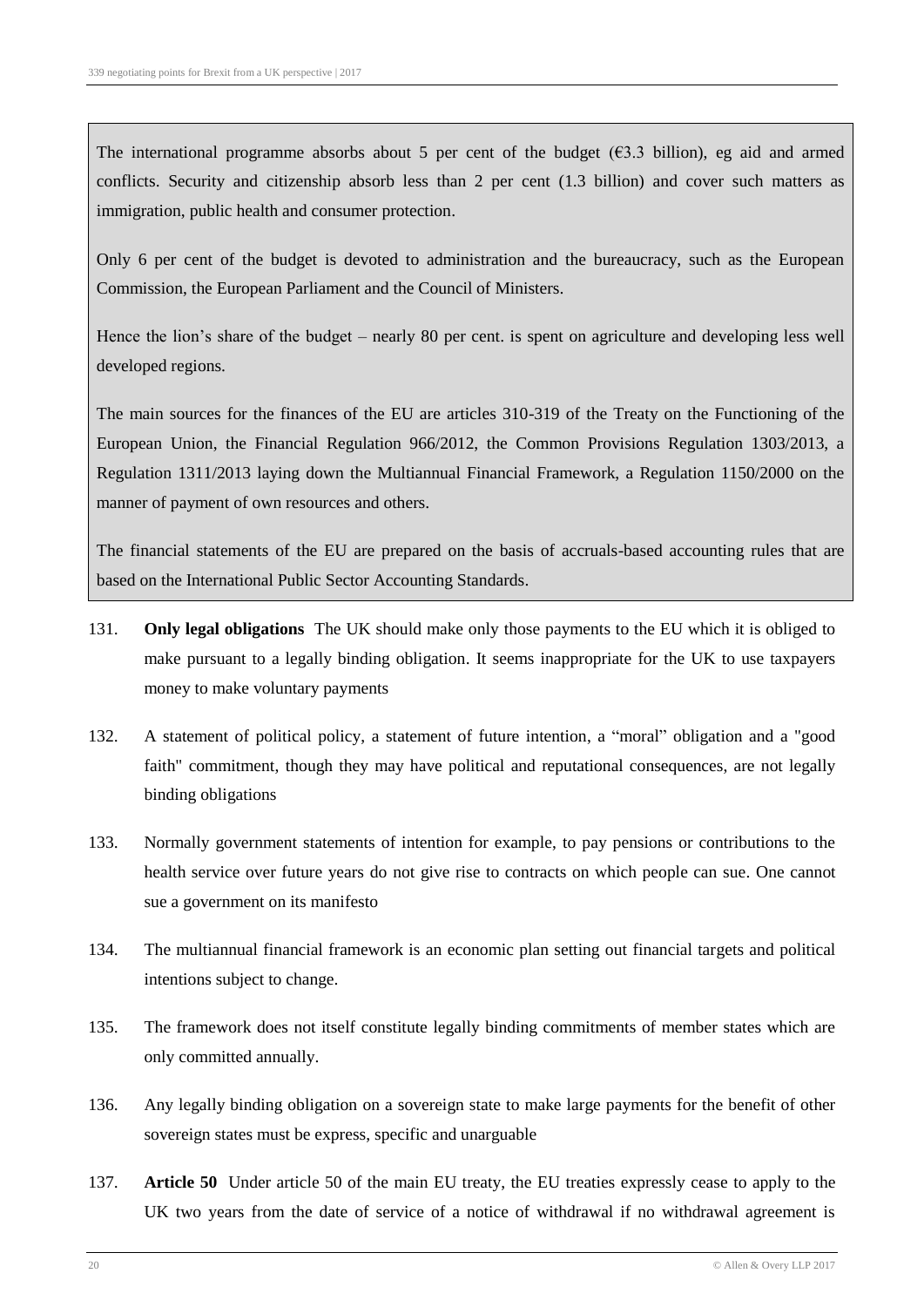reached and approved. That means that from that time any provisions in the treaties whereby the UK is expected to continue to make budget and other payments to the EU terminate

- 138. Any EU regulations or the like drawing their force from the treaties will also cease to apply, including the regulations setting out the contributions of member states and the multiannual financial framework
- 139. Under article 50, the treaties (and hence the dependent regulations) also expressly cease to apply to the UK from the date of entry into force of the withdrawal agreement
- 140. **Only member states are bound** The regulations applying to contributions by member states by their specific terms apply only to "member states". This does not include states which have ceased to be member states
- 141. A citizen who leaves a country to live somewhere else generally ceases to be taxable by the country of former residence. So if the UK leaves the EU, it ceases to be taxable by the EU
- 142. The legal procedures applying to EU finance law show that a state has to be a member state to be involved. For example, the collection of customs duties, sugar levies and VAT forming EU "own resources" does not apply to a state which has ceased to be a member state. Each annual budget and the multiannual financial framework depend on the involvement of European institutions in which the UK would not participate if not a member state. The UK will have no vote. These must mean that a departing state ceases to be liable. No taxation without representation
- 143. Hence after the UK has ceased to be a member state (in March 2019 unless otherwise agreed), there are no legal obligations of the UK to make further contributions to the EU beyond the annual budget unless expressly and specifically agreed
- 144. **Financial years** EU budgets and accounts are only for each single financial year 1 January to 31 December. Any UK commitment to contribute to the EU budget is only for the financial year of the budget
- 145. The Financial Regulation 966/2012 is clear on when the member state obligation arises. Article 40 provides that "Once the budget has been definitively adopted, each Member State shall from 1 January of the following financial year … be bound to make the payments due to the Union," as specified in the relevant regulation No 1150/2020. The binding obligation arises only on that date after the adoption of an annual budget and only if the state is still a member state
- 146. Thus EU funding is only legally committed by member states on an annual basis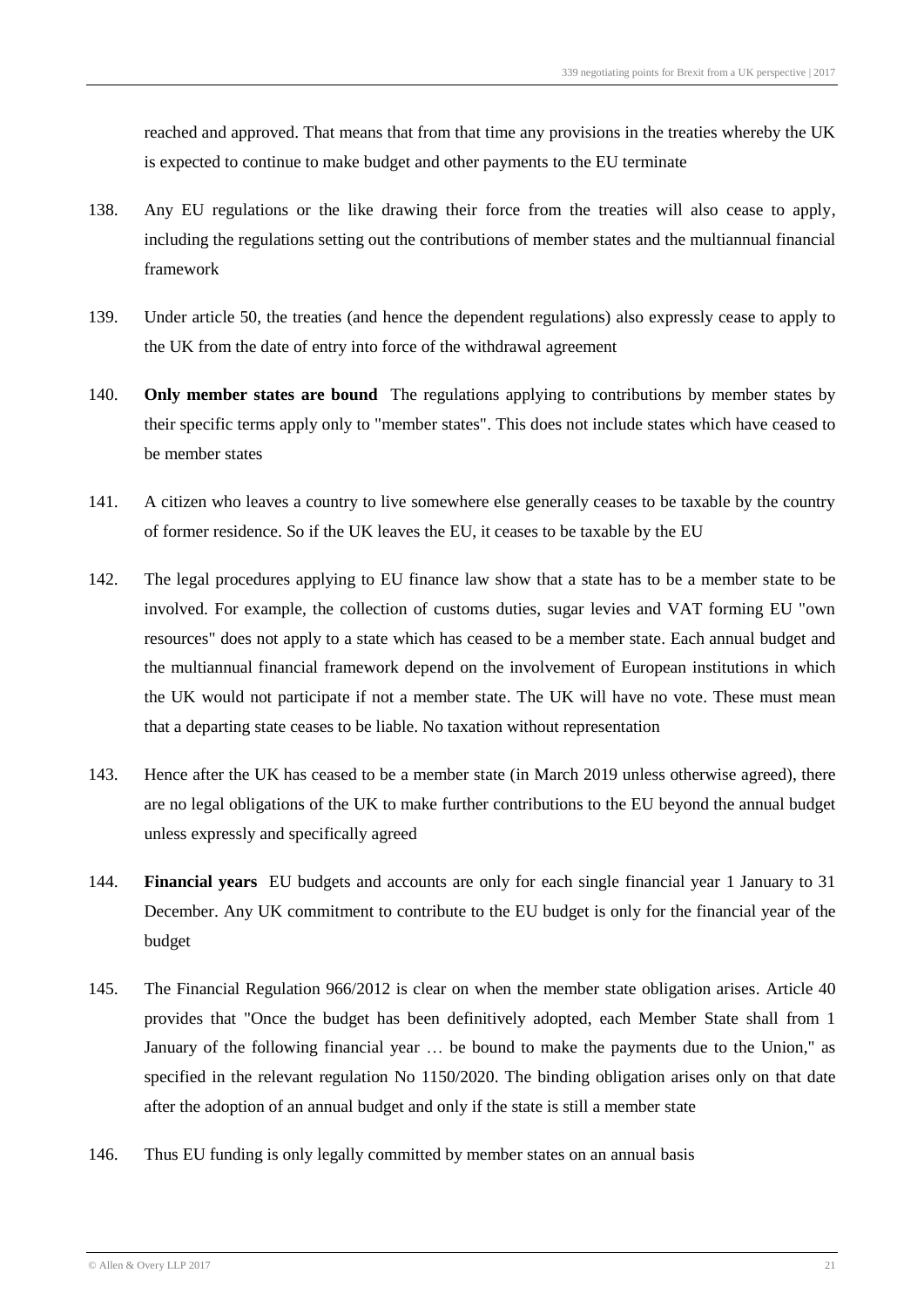- 147. **EU separate legal personality** The EU has its own separate legal personality as an international organisation under public international law. See article 47 of the main treaty
- 148. The EU is responsible for its own liabilities. The members of an international organisation having legal personality are not legally liable for the separate commitments of the international organisation unless there is an explicit legally binding obligation. See the *International Tin Council* litigation in 1989-90
- 149. Hence member states of the EU are not liable for EU obligations unless specifically so provided
- 150. **Public international law** Under public international law, it is considered that there is no clearly settled rule that a state withdrawing from a loose association of states is responsible for the commitments of the association
- 151. A Vienna Convention of 1983 regarding state succession never came into force and in any event would not have applied to a withdrawal from an association of states
- 152. Customary public international law does not provide workable rules on the division of assets and liabilities
- 153. Customary law is in any event overridden by the express terms of article 50
- 154. **Conclusion** It follows that any payments by the UK to the EU for post-withdrawal liabilities require the free agreement of the UK except to the extent otherwise agreed
- 155. **Advance notice of Brexit** Some years ago the UK announced that it would hold a referendum on EU membership. The EU had time to prepare financially for the contingency that the UK might vote to leave, if the EU were to be prudent in its financial affairs, as required by the treaties
- 156. Withdrawal will be almost three years from the date of the Brexit referendum result on 24 June 2016 to the end of the article 50 period and two years from service of notice of withdrawal under article 50. These are adequate periods to adjust and to mitigate. The regulation governing the multiannual framework specifically contemplated changes
- 157. There is adequate time to reflect the withdrawal in the next multiannual financial framework currently being prepared for the seven years from 2020 after the UK will have ceased to be a member state
- 158. **Gifts are revocable** As will be seen, most of the proposed spending of the EU in coming years is essentially cohesion aid or subsidies, ie gifts. It is not unreasonable to revoke a gift if circumstances change. In private law, contracts to make a gift are revocable until the gift is actually made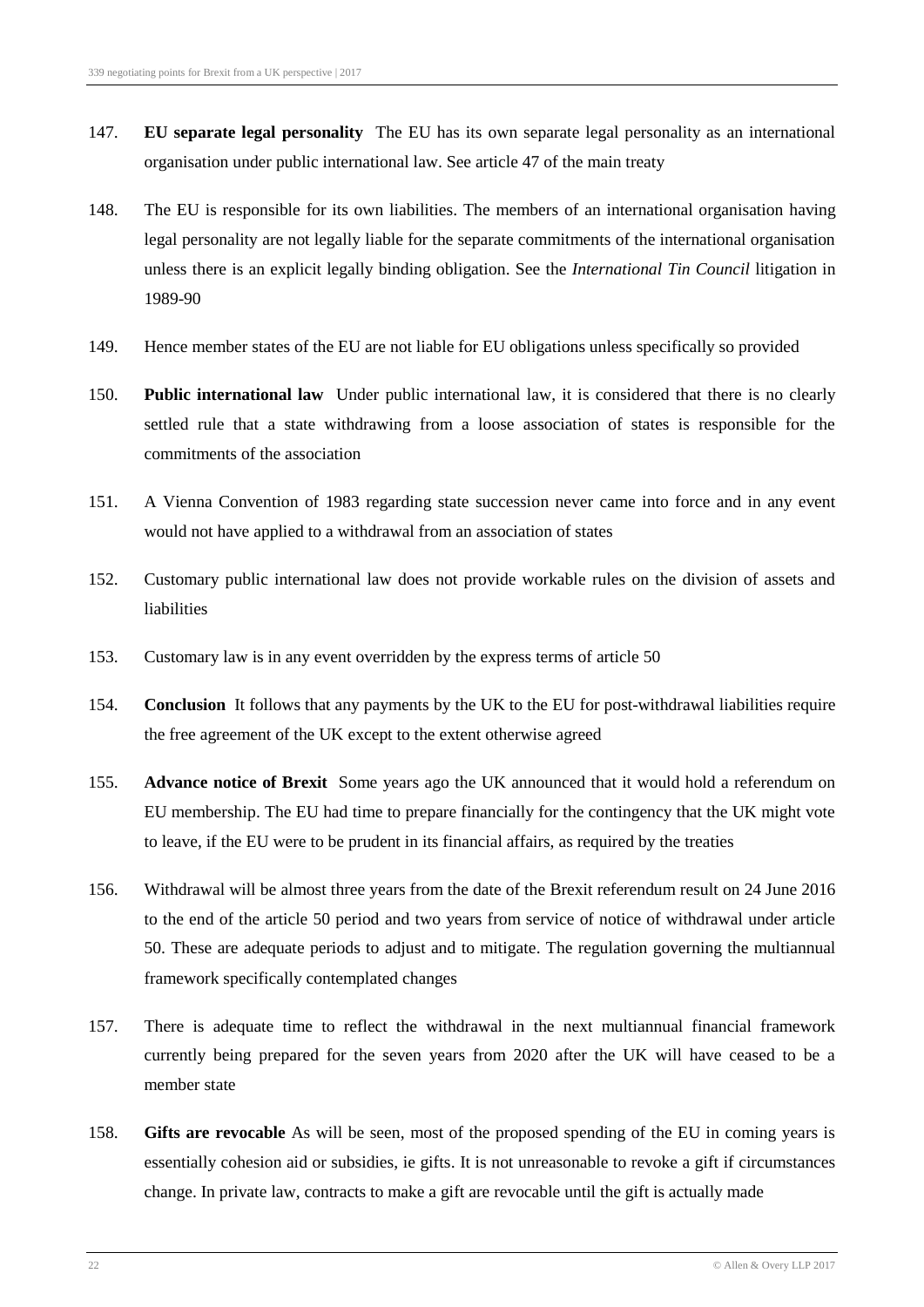- 159. Recipients must be taken to know that future benefits depend on who are member states and what their taxable capacity is at the time
- 160. The EU has made spending proposals in excess of the money available. These unfunded proposals are the responsibility of the EU alone
- 161. **Vienna Convention** To the extent the Convention is relevant, a provision on termination in the Vienna Convention on the Law of Treaties 1969 does not apply in this case. Article 70(1) provides:

"Unless the treaty otherwise provides or the parties otherwise agree, the termination of a treaty under its provisions or in accordance with the present Convention:

- (a) releases the parties from any obligation further to perform the treaty;
- (b) does not affect any right, obligation or legal situation of the parties created through the execution of the treaty prior to its termination."

The continuing obligations under (b) are terminated on UK withdrawal because, as shown above, the EU treaties expressly no longer apply after the UK has ceased to be a member state. Hence "the treaty otherwise provides"

- 162. The "ordinary" interpretation of treaties stipulated by article 31 of the Convention requires that, if it was intended that a withdrawing member state should be liable for large contributions stretching years into the future after the state is no longer a member state, article 50 would have said so. But it does not
- 163. **Recognition of liabilities** It is believed that member states do not recognise all future liabilities under the multiannual financial framework in their accounts as legal commitments to pay. In most cases, nor does the EU in its own annual accounts
- 164. **No damages or penalties** The withdrawal of the UK from the EU is not a breach of contract or treaty. Hence no legal compensation for a breach of a legal obligation is due
- 165. The UK should not pay a penalty for a legitimate legal act. Withdrawal is endorsed by the EU treaties
- 166. Member states do not pay tribute or a club fee to participate in the EU. They only pay for actual expenditure. There is no concept of a subscription fee for market access.

#### *Possible EU positions*

Some EU politicians have argued that the UK should be penalised to deter other withdrawals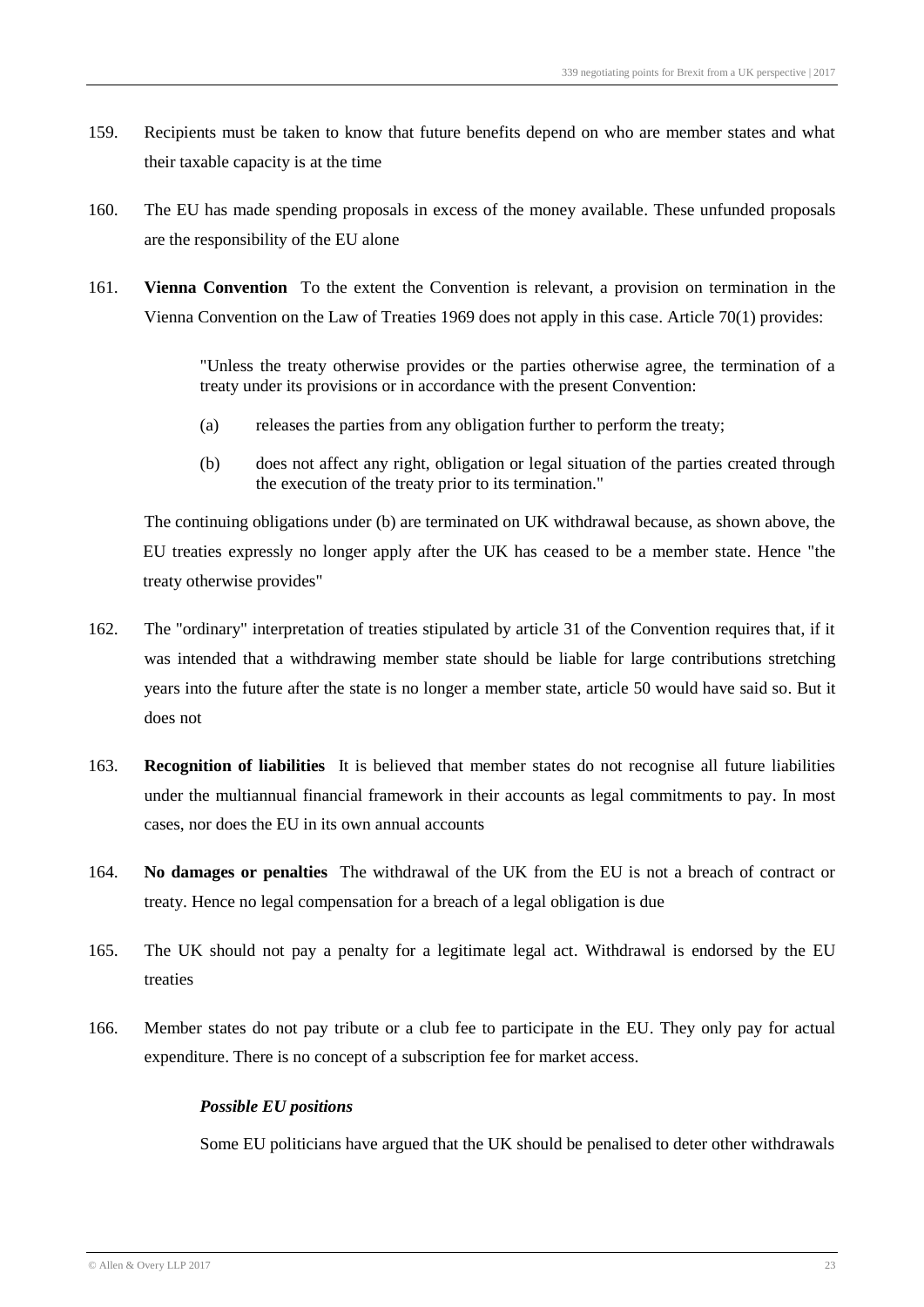Some EU opinion may consider it just to impose a price for the trouble and effort. The EU may request a sweetener

The EU may argue that there was an expectation that the UK would continue to be responsible for its share of the financing of projects already started, regardless of legal commitment, that moral commitments count and that the reputation of the UK as a reliable partner is at stake

The EU may argue that once items in the multiannual financial framework have been legally authorised under the Financial Regulation, then this is a legal commitment of the EU under the Common Provisions Regulations and hence ultimately of member states, whether or not they remain as a member. This should apply particularly to projects already commenced

The EU may take a different view of the legal analysis.

#### **Withdrawal costs: particular cases**

- 167. **Agriculture** Support for agriculture and fisheries is about 40 per cent of the EU budget (all figures in this section are very rough and are based on the most recent financial statements for 2015). This is a very large proportion
- 168. The UK has long been doubtful about the value of these subsidies in the modern world
- 169. The UK will develop its own new policies for assistance for UK farmers and fisheries and thereby relieve the EU of that burden. The UK policies will aim at more productive farming and fisheries and a clean environment
- 170. **EU regional aid** The cost of regional development (cohesion) absorbs a further 40 per cent of the EU budget
- 171. These projects are in effect aid to medium-income countries in the EU. The policies of aid are also considered to be less easily justified, especially for medium-income countries
- 172. The fact that around 80 per cent of the EU budget is absorbed by agricultural subsidies and aid cohesion to medium-income countries seems to raise issues of relevance. Agricultural and cohesion proposals continue to balloon
- 173. **Projects** Various project such as Galileo satellites, some infrastructure projects, the Erasmus student exchange and various research projects absorb about 7 per cent of the EU budget, a relatively small amount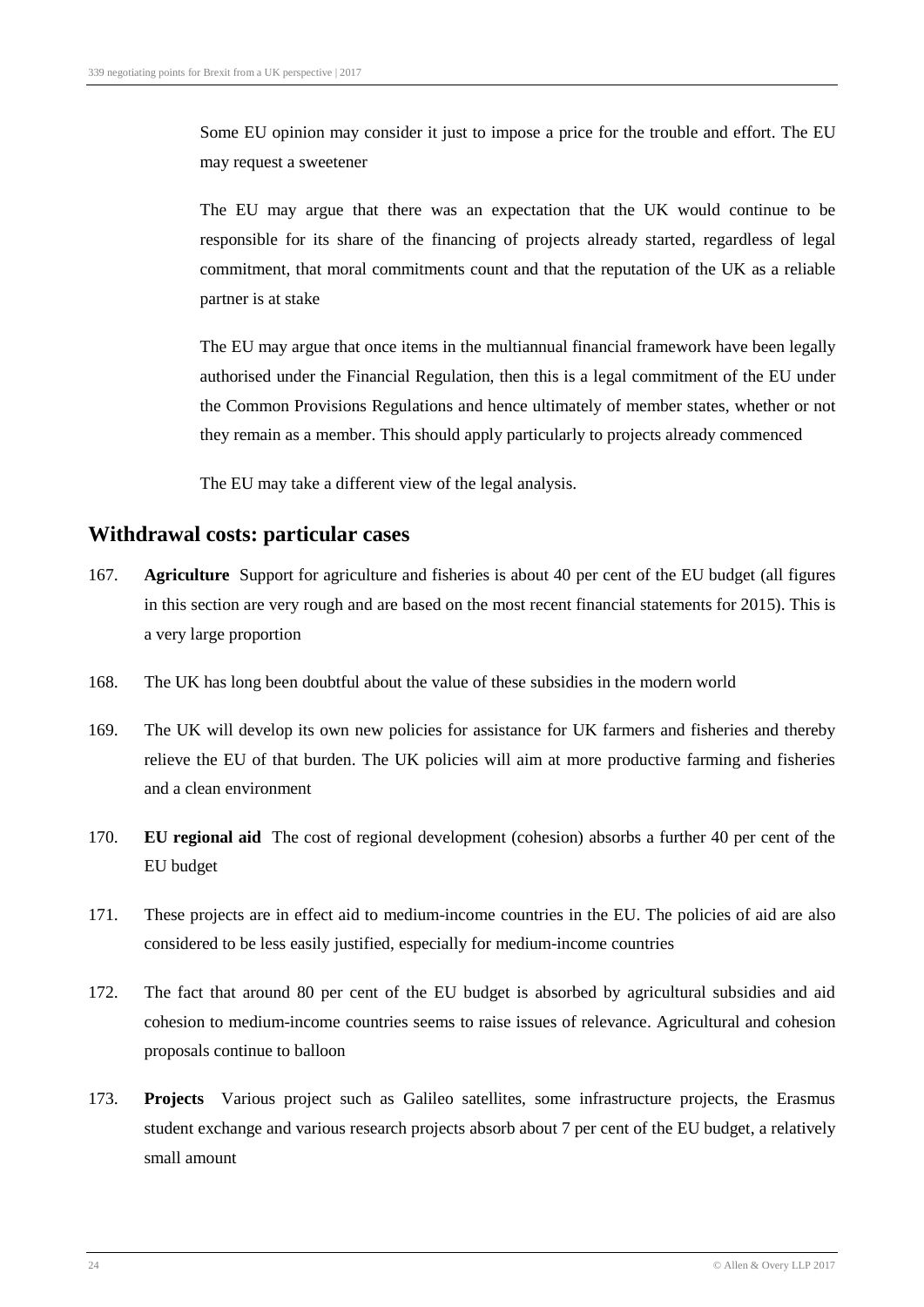- 174. The UK may wish to continue participation in some of these projects and in that event would contribute its share of the funding in the agreed amount
- 175. There is ample precedent in EU practice whereby a country participates in an EU programme without contributing as a member of the single market. For example, Israel participates in certain scientific projects. So the proposal that a state cannot pick and choose is not supported by the facts
- 176. **International aid** International aid payments, together with payments in respect of armed conflicts and humanitarian and epidemic crises amount to about 5 per cent of the budget
- 177. The UK will make its own payments in place of EU payments for these matters to the extent considered appropriate
- 178. **Security and citizenship** EU payments under the head of security and citizenship amount to less than 2 per cent of the EU budget. These include such matters as justice, home affairs, border protection, immigration, asylum, anti-terrorism, public health, consumer protection, culture, information and communications and disaster aid
- 179. Some of these will fall away automatically on withdrawal. In the case of almost all of the others, these should be internal matters for the EU and therefore the fiscal responsibility of the EU, not the UK
- 180. **Administrative costs** The administrative costs of the EU, such as pensions and salaries and the costs of EU government institutions, such as the European Commission and the European Parliament, are about 6 per cent of the EU budget. The UK would not have a legal obligation to contribute towards these after withdrawal since it would no longer exercise governmental powers in the EU
- 181. **Ongoing participation** The above shows that payments by the UK for any continuing programmes in which the UK participates would be a tiny fraction of the current UK contribution
- 182. **Pensions** In the absence of an existing specific UK assumption of pension obligations, the UK is not primarily liable in law for the pensions or remuneration of EU civil servants and other EU personnel. They are obligations of the EU as a separate legal personality. Payments are covered out of the annual EU administrative budget for which the UK is not responsible after withdrawal. The scheme is not funded by a trust fund and the contributions out of staff salaries are not used to finance a pension fund but are simply used for other expenses by the EU
- 183. Article 83 of the Staff Regulations provides: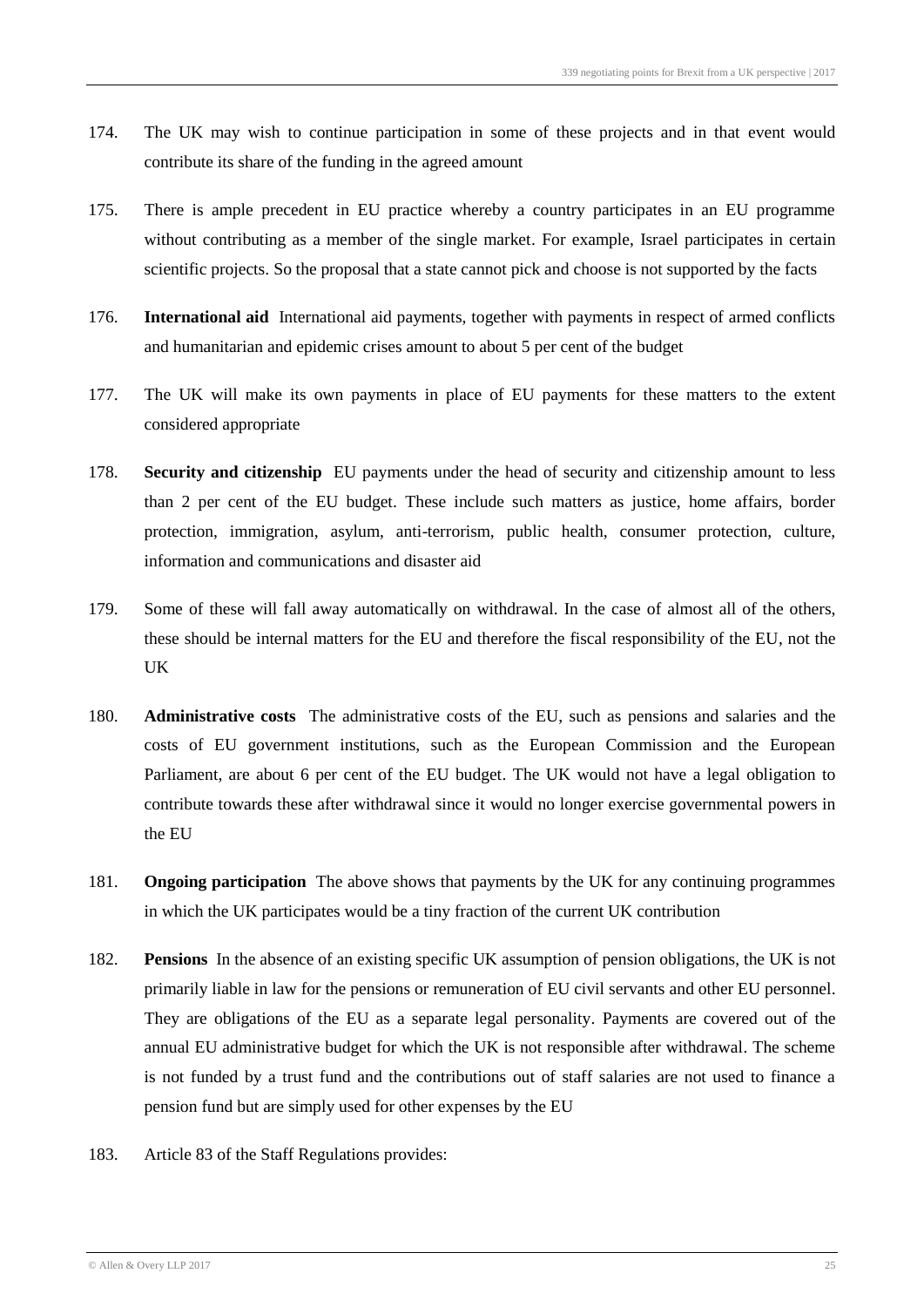"Benefits paid under this pension scheme shall be charged to the budget of the Communities. Member-states shall jointly guarantee payment of such benefits in accordance with the scale laid down for financing such expenditure."

- 184. The guarantee of pensions by member states in the regulation is a secondary liability, payable only if the EU does not pay. It only applies to member states. The UK will not be a member state
- 185. Hence a UK contribution to post-withdrawal pension payments requires the agreement of the UK.

#### *Possible EU position*

The EU may take the view that the UK is responsible for its share of all the pensions promised to EU officials, regardless of their nationality

- 186. **Borrowings and guarantees** For the reasons given above, the UK is not responsible for any EU liabilities which accrue post-withdrawal in respect of bond issues raised by the EU or guarantees or other protection given by the EU in respect of loans made by EU institutions, except as may have been expressly agreed in clear and specific words
- 187. **Other items** The UK will pay to the EU its share of VAT and customs duties collected by the UK and the UK contribution as the EU "own resources" up to the appropriate withdrawal date
- 188. To avoid circularity of payment, the UK may set off payments due to it from the EU against any liability the UK may have to the EU
- 189. The UK's position in relation to the European Investment Bank and the European Investment Fund requires separate analysis.

#### *Possible EU positions*

The EU may take the view that it has historically placed great emphasis on the common agricultural policy to ensure food security

The EU may argue that the economic equality of lesser developed regions in the EU in the interests of cohesion is a sound policy

190. **UK government proposals** In the White Paper of the UK government dated February 2017, the UK set out certain policies for funding budget existing allocations by the UK government. See the box.

The UK government stated in its White Paper of February 2017 that it will honour certain funding commitments. The statement said: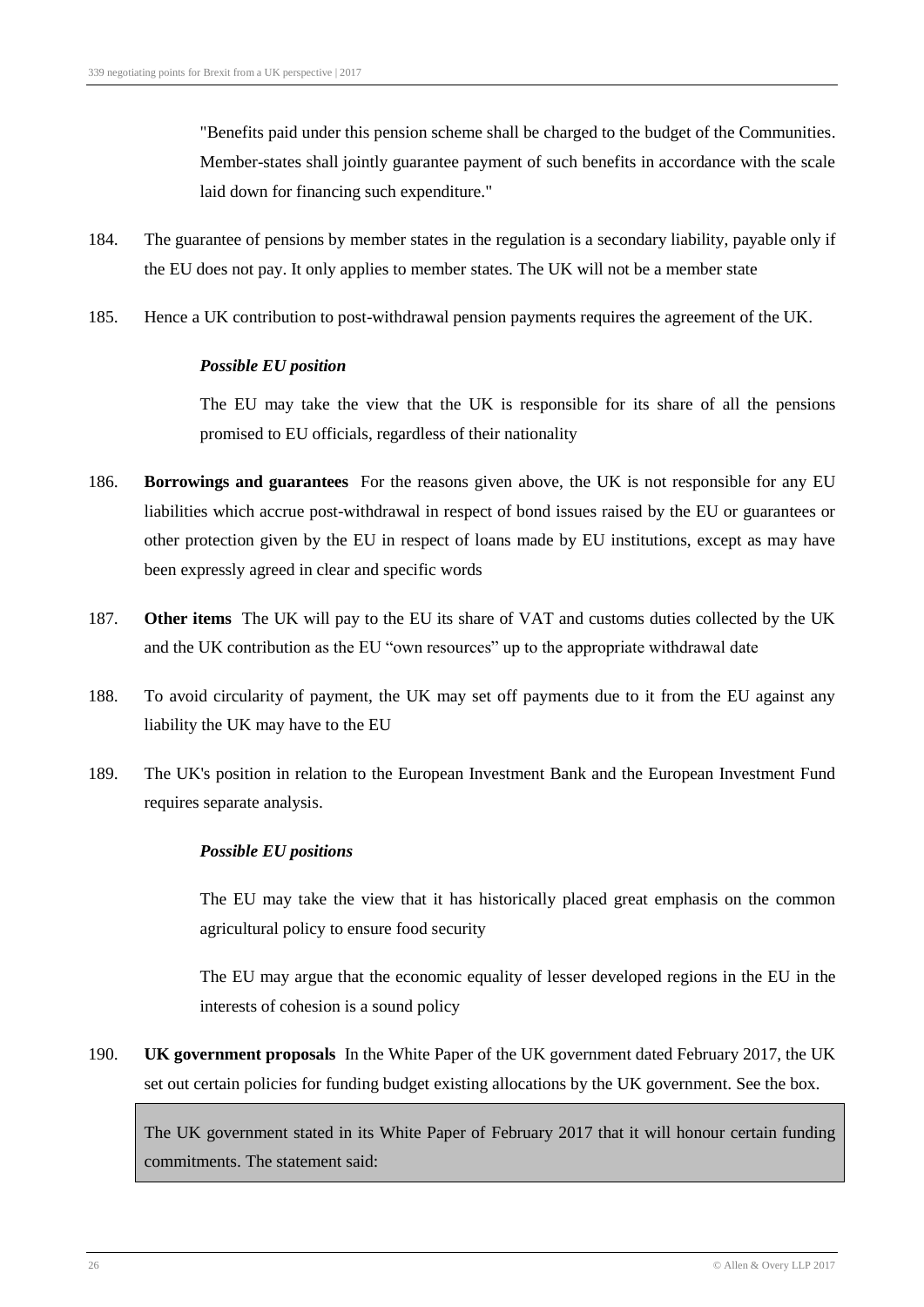- All European Structural and Investment Funds projects signed, or with funding agreements that were in place before the Autumn Statement 2016 will be fully funded, even when these projects continue beyond the UK's departure from the EU. This includes agri-environment schemes under the Common Agricultural Policy.
- For projects signed after the Autumn Statement 2016 and which continue after the UK has left the EU, HM Treasury will honour funding for projects if they provide strong value for money and are in line with domestic strategic priorities.
- For bids made directly to the Commission by UK organisations (including for Horizon 2020, the EU's research and innovation programme and in funds for health and education) institutions, universities and businesses should continue to bid for funding. The UK government will work with the Commission to ensure payment when funds are awarded. HM Treasury will underwrite the payment of such awards, even when specific projects continue beyond the UK's departure from the EU.
- HM Treasury has also provided a guarantee to the agricultural sector that it will receive the same level of funding that it would have received under Pillar 1 of the Common Agricultural Policy until the end of the Multiannual Financial Framework in 2020.
- In case of the devolved administrations (in Scotland, Northern Ireland and Wales), the UK is offering the same level of reassurance as it is offering to UK government departments in relation to programmes they administer, but for which they expected to rely on EU funding.
- The Government will consult closely with stakeholders to review all EU funding schemes in the round, to ensure any on-going funding commitments best serve the UKs national interests.

The UK has also made confirmations about students and research councils.

### **EU law generally**

- 191. The UK wishes to have sovereignty over its own laws. EU law is a major part of UK law. Excessive harmonisation can restrict healthy competition between legal models
- 192. EU law will cease to have primacy over UK law
- 193. Europe as a region has delivered legal systems to over 80 per cent of the world's jurisdictions the English common law, the Napoleonic and the Roman-Germanic. Out of the 320 jurisdictions of the world, more than 270 are based on the legal system of a western European country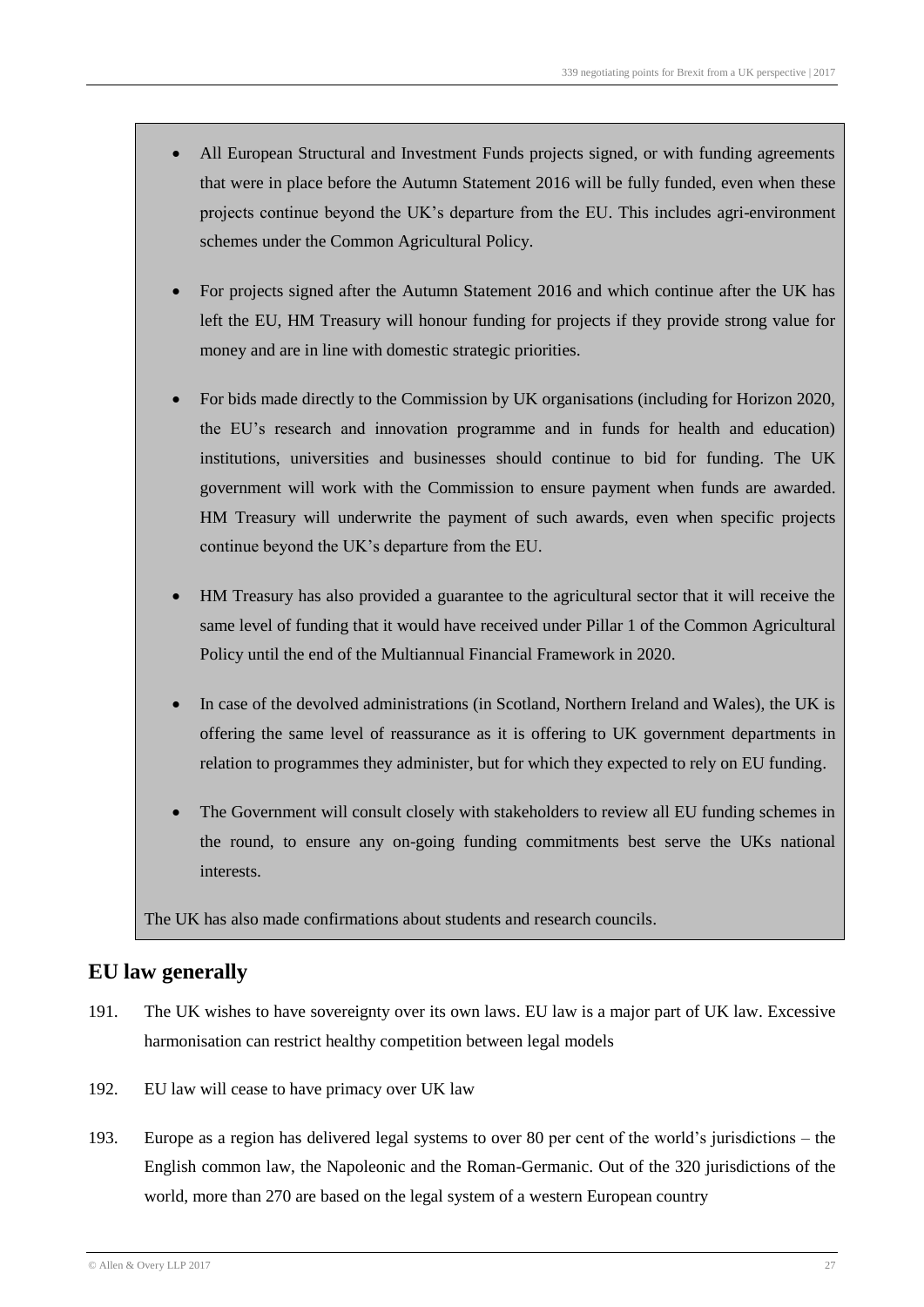- 194. The law is the one universal religion that everybody believes in
- 195. Societies can survive without their religions but a society cannot survive without law
- 196. The EU is the largest law harmonisation project the world has even seen. Yet harmonisation can smother choice and hence useful competition between legal systems which might otherwise become illiberal and oppressive
- 197. The legal choices made in the attempt to harmonise different models can be the wrong choices
- 198. The EU specialised to a large extent in regulatory law which can have dangers and excesses
- 199. In particular many regulatory regimes establish a regulator who has legislative, executive and judicial or enforcement powers (this seems to challenge the constitutional principle of the division of power), which can impose penalties without the protections of the criminal law, which sometimes might tend to over-prescribe and which sometimes might seem over-zealous
- 200. Some EU regulatory law has grown unmanageable over the years without being pruned. It is not the intention of the UK to carry out a detailed review of these laws and how they should be pruned before withdrawal. But the UK expects to do so in due course. It is the duty of all law-makers to keep their legislation under review
- 201. Trends in public opinion in the EU and elsewhere show that many people are not content with laws considered to be oppressive or over-reaching or needlessly bureaucratic
- 202. Bad laws make for bad growth
- 203. The UK and the EU have a common interest in ensuring that the law represents the highest ideals of rationality and justice in order to promote survival and that the law reflects new circumstances.

#### **Transposition of EU law: general principles**

- 204. The UK proposes to transpose or domesticate all relevant EU laws (the "acquis"), subject to appropriate changes, and to make the amendments to UK laws derived from the EU necessary to reflect the withdrawal
- 205. The transposition would be effective on the withdrawal date so as not to leave a gap or vacuum
- 206. The laws will be interpreted as they are up to the withdrawal date
- 207. The transposition ensures continuity and predictability
- 208. The transposition underlines the partnership between the EU and the UK and their common values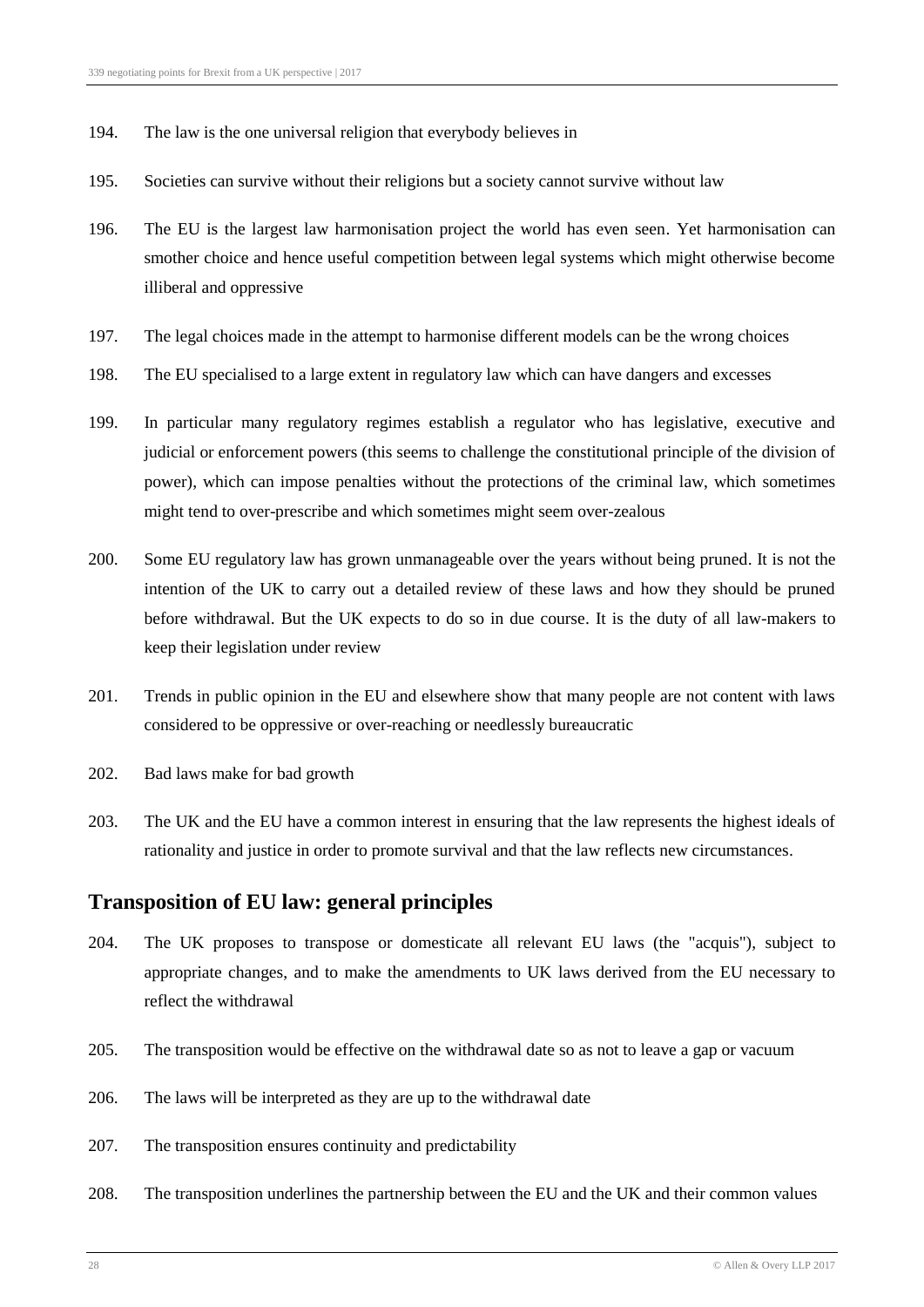- 209. Accordingly the laws of the EU and the UK will be substantially similar, but the UK can subsequently develop different laws
- 210. The laws should generally reflect international standards, not just those of the EU
- 211. These parallel laws serve the common interests of competition and improvement, more in tune with the wishes of the people
- 212. The transposition will in many respects depend on continued cooperation and agreement between the EU and the UK such as sharing information, cooperation on common safety standards, continued reciprocal recognition of home state authorisations and regulatory regimes, reciprocal grandfathering of relevant existing authorisations, tests, certificates and acquired rights (such as for medicines), pending actions in EU tribunals, pending investigations and enforcements, jurisdiction over regulatory offences, interpretation of private contracts and other matters. Where the laws require mutual cooperation, it will usually be in the interests of the parties that cooperation is agreed
- 213. It is also in the interest of both the EU and the UK that they should continue the reciprocal mutual recognition in the case of the EU laws on governing law (Rome I and Rome II), jurisdiction and the enforcement of judgments (the Brussels Recast Regulation) and insolvency (the European Insolvency Regulation and the corresponding directives on the insolvency of credit institutions and insurers). Some of these are also applicable to the EEA states. Maintaining the Brussels Recast Regulation will be important to protect consumers, amongst others.

The EU may argue that the laws will drift apart substantially, thereby weakening a fundamental pillar of a single market.

#### **Transposition of EU law: particular cases**

- 214. The laws to be transposed may include some or all of those relating to the subjects identified below. Most of these laws reflect international standards amongst developed countries
- 215. Where a law reasonably satisfies the general international consensus between countries in similar circumstances, then it should be deemed to be consistent and equivalent to EU law, notwithstanding occasional differences in detail
- 216. If the position were otherwise, then the EU might be regarded effectively as using its regulatory system for protectionism
- 217. **Competition** There is no need to transpose EU competition law into UK law, given that the UK already has its own system of domestic legislation (although the UK will need to consider how its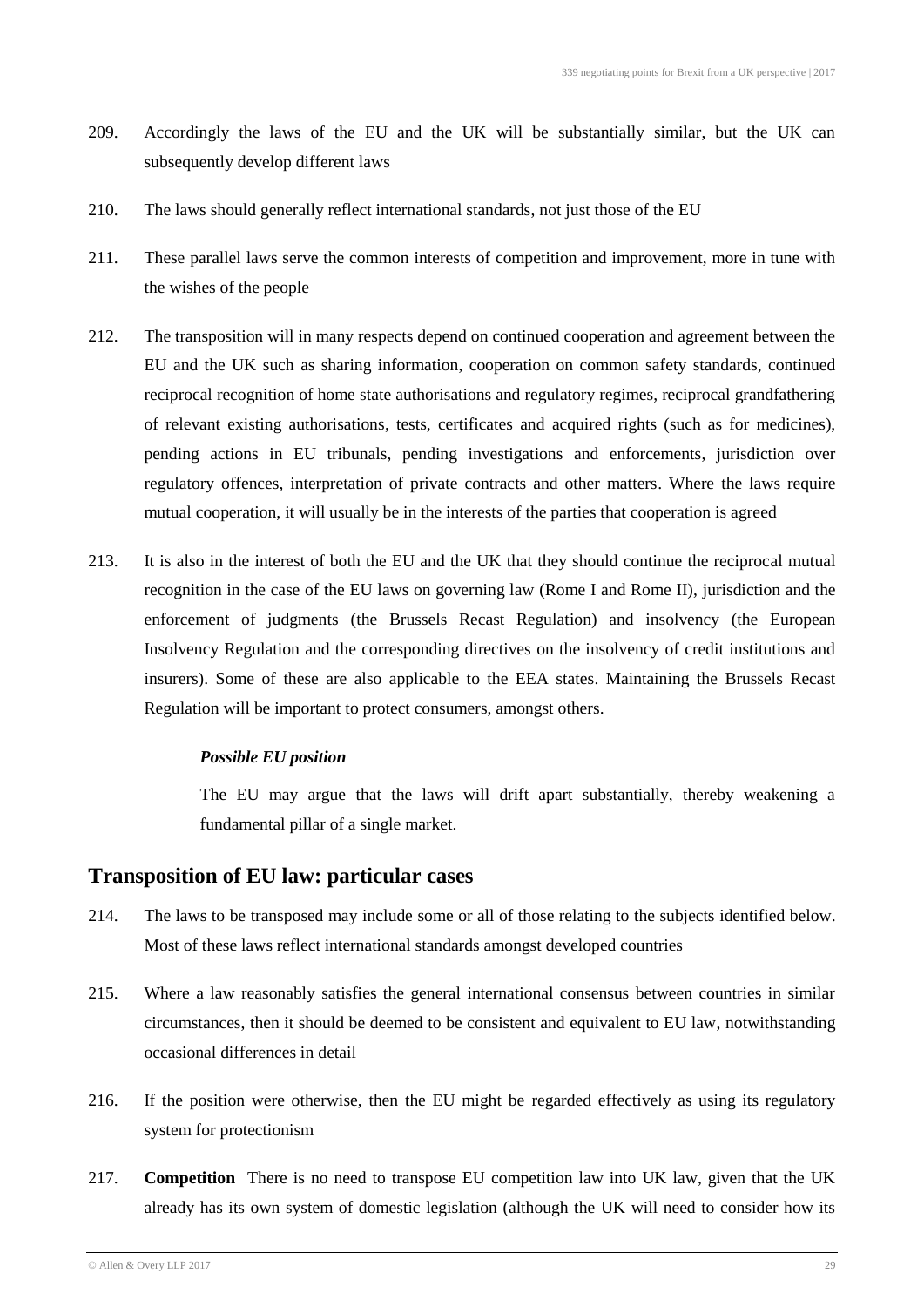antitrust regime will exempt certain agreements from prohibition in the absence of EU parallel exemptions)

- 218. However, there is a need for appropriate transitional provisions to allocate jurisdiction for mergers and antitrust investigations that are pending when the withdrawal takes effect. On a longer term basis, it would be desirable to enable the EU and UK competition authorities to share information both in relation to merger control but also antitrust enforcement
- 219. It will also be necessary to consider the extent to which findings in EU decisions establishing an infringement of the EU competition rules should be capable of being taken into account by UK courts, post-withdrawal
- 220. **State aid** The rules place restrictions on government support for private businesses operating in a market. The UK and the EU should agree transitional arrangements including in relation to pending state aid cases, state aid appeals, recovery obligations and compliance with existing approved state aid schemes
- 221. **Telecoms and media** The regulations deal with network access and competition regulation, use of radio spectrum, universal service, user rights, data retention and government interception. Although the EU telecom regulatory framework is written in the context of the Single Market, its objectives relating to effective and sustainable competition and user rights are as important to an independent UK sector as a single EU market. The UK intends to continue a regime consistent with the EU and requests reciprocity where appropriate. Harmonisation of technology standards and radio spectrum are of global relevance, and UK and EU citizens and industry will benefit from consistency as well as from the ability to offer services and make investments in EU markets
- 222. **Public procurement** The purpose of EU procurement rules is to create a level playing field for businesses within the EU to bid for contracts for works and services in any member state and the UK has awarded many contracts to businesses from non-UK member states. The UK is likely to seek a level playing field for UK businesses competing to provide works and services in the UK and EU member states going forward to ensure true reciprocity
- 223. **Environment** The UK proposes to transpose the existing regulatory regime so as to be consistent with EU standards Stability and the doctrine of acquired rights indicate that the UK and EU should honour existing registrations under the EU regulation concerning the Registration, Evaluation, Authorisation and Restriction of Chemicals (REACH)
- 224. The UK and the EU should continue with parallel REACH registrations
- 225. The UK will maintain its climate targets as set out in the Climate Change Act 2008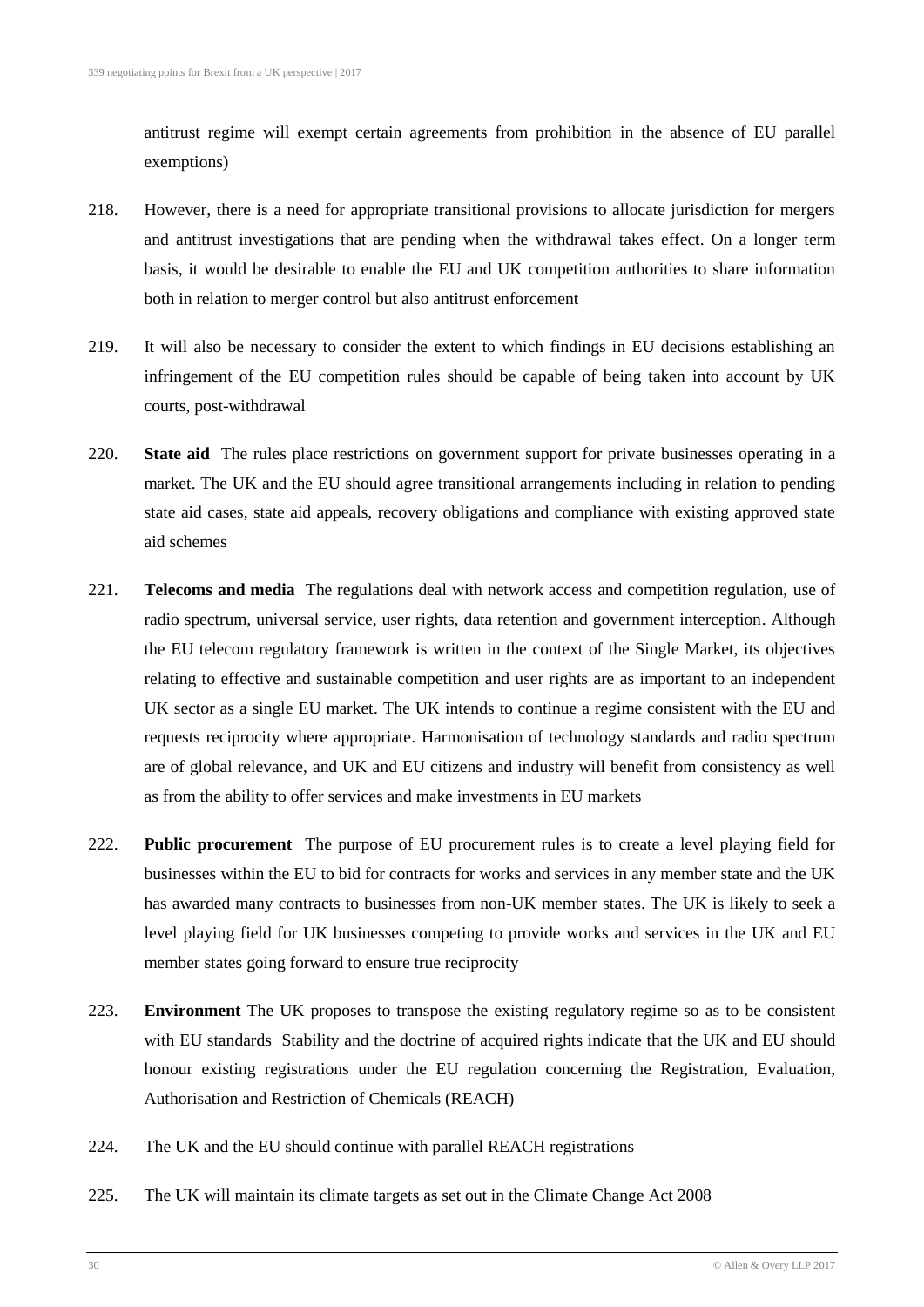- 226. The status in the UK of the EU emissions trading scheme will be discussed
- 227. The UK will consider current EU proposals for widening liability for damage caused by environmental violations
- 228. The UK will consider current EU proposals for changes to waste, water, air, and hazardous substances legislation
- 229. The UK will wish to discuss its continued participation in the European Chemicals Agency
- 230. **Data protection** The UK proposes to transpose the EU regulatory regime on data protection including the proposed General Data Protection Regulation and the revised EU ePrivacy legislation. Hence the European Commission is requested to confirm the adequacy of the consequent UK regime to enable free movement of personal data from the EU to the UK. Their free transfer is important to large sectors of the economy
- 231. The UK intends to give reciprocal adequacy status to EU data protection. Data transfers should be stable
- 232. The UK will consider the proposed General Data Protection Regulation applying from 2018
- 233. **Public health and safety** The UK intends to continue substantially with the EU regime which protects public health and safety, including, for example, in relation to medicinal products, medical devices, biotechnology, dangerous substances, pesticides, quality of drinking and bathing water and bans on smoking and health warnings on tobacco packages and labelling
- 234. The UK will continue with the rule that no medical products may be placed on the market without a prior authorisation from the UK. In the EU, the prior authorisation must come either from a member state or the European Commission
- 235. The UK will wish to discuss its continued participation in the European Food Safety Authority.
- 236. **Employee protection** The UK Government intends to safeguard the rights of workers set out in EU legislation and, in some respects, to enhance them. UK employment law already exceeds some aspects of minimum EU law protection, for example, in the areas of working time, maternity and parental rights, anti-discrimination rights and protection on the transfer of undertakings
- 237. **Occupational and personal pensions** The UK intends to continue with the regulatory regime governing the provision of occupational and personal pensions covering, for example, how pensions are funded, how pension arrangements are governed, how individual rights are preserved and how they are protected in the event of employer failure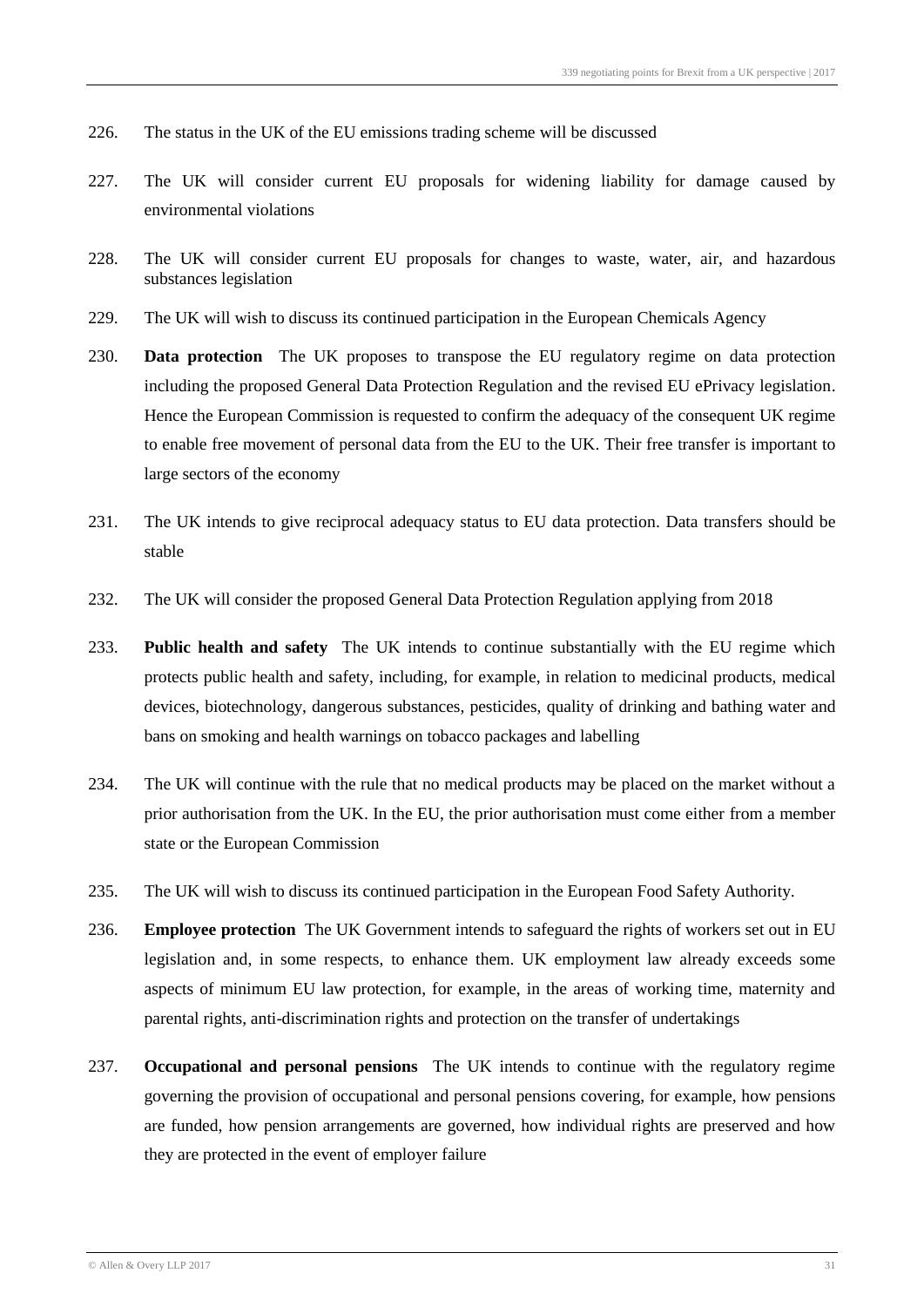- 238. The status of existing cross-border pension schemes authorised under the Institutions for Occupational Retirement Provision (IORP) Directive should be continued reciprocally and the applicability of amended funding requirements under the IORP 2 Directive should similarly be continued
- 239. The UK will consider new provisions in relation to the status of non-UK pension schemes used to comply with automatic enrolment duties
- 240. **Consumer protection** The UK proposes to continue with the existing regime, including regulations on health and safety, misleading advertisements, unfair commercial practices, cooling off periods for contracts negotiated away from business premises, distance contracts, electronic commerce, consumer credit, product liability, unfair terms in consumer contracts, package tours and combatting late payment in commercial transactions
- 241. **Transport (roads, rail, air, sea, waterways)** Cooperation and reciprocity will be needed in terms of maintenance of and access to transport networks. The UK's continued involvement in the TEN-T programme is likely to be of mutual benefit in facilitating faster, smoother journeys and safer, less congested travel across the core TEN-T transport network, improving connectivity and contributing to climate change objectives. (The UK has one Core Network Corridor (the North Sea-Mediterranean Corridor running from Northern Ireland and Ireland and Scotland down through England and across to mainland Europe) which is supported by regional and national routes)
- 242. The UK will no longer automatically be a member of the European Common Aviation Area or the European Aviation Safety Authority so will be looking to put in place arrangements which continue to support affordable, accessible and secure air transport across Europe, enhancing connectivity and ensuring a competitive market for consumers. This will be of mutual benefit to both UK and EU airlines and passengers. Aspects which may also play a part in negotiations are the EU Slots regime, liberalisation of air traffic management, passenger rights, customs and the environment. The UK will be looking for certainty early on due to the lead times required by the industry in terms of forward planning
- 243. The UK's continued significant involvement in the European Aviation Safety Authority would be mutually beneficial in ensuring consistent and enhanced security levels in air transport across Europe. The alternative would be for the UK to develop its own safety certification regime which is likely to have time and cost implications and may affect airlines' ability to operate
- 244. **Energy** The UK's continued access to the EU energy market and involvement in Projects of Common Interest as part of the TEN-E programme is likely to be of mutual benefit in ensuring the security, affordability and sustainability of energy across Europe (including to Ireland) and the ongoing liberalisation of the market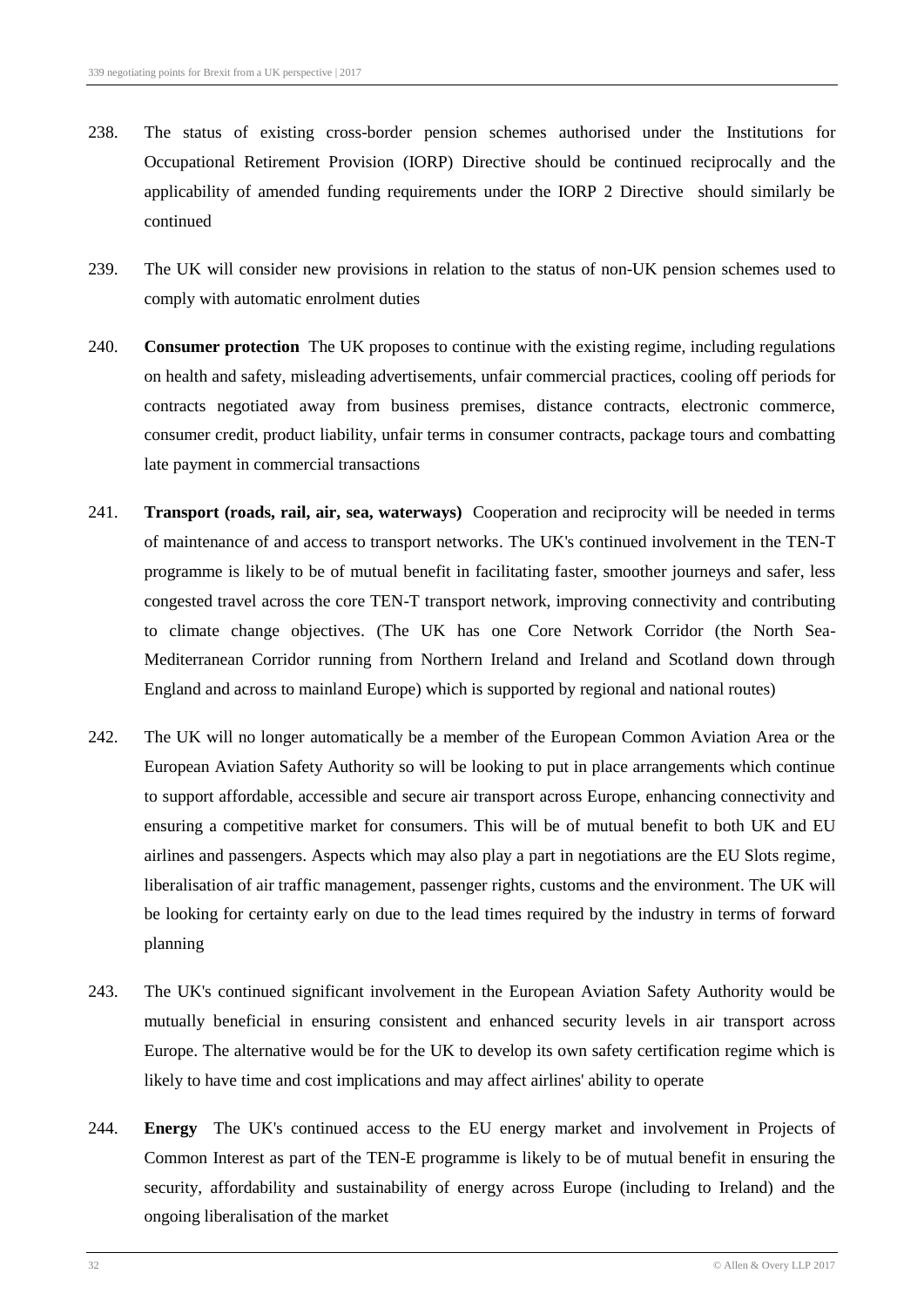- 245. An energy solution should be sought which ensures ongoing security of supply to Ireland (bearing in mind the UK will lie between it and the rest of the EU) and the electricity market operating across Ireland and Northern Ireland
- 246. Nuclear energy requires a separate analysis
- 247. **Company law** The UK proposes to continue with the existing company law structure including public takeovers, cross-border mergers, shareholder rights, capital, financial reporting, and disclosure and accounting standards
- 248. The regimes for the disclosure of large shareholdings and of beneficial ownership of shares will continue
- 249. The UK requests agreement on shared jurisdiction for public takeovers
- 250. The position of European companies (Societas Europaea) registered in the UK will need to be considered
- 251. **Settlement finality** The efficiency of the financial infrastructure is of pre-eminent importance, particularly for the City of London. The UK proposes to continue with the Settlement Finality **Directive**
- 252. **Financial collateral** The financial collateral legislation is also important to the stability of financial dealings. The existing regime will be maintained and possibly enhanced
- 253. **Family law** The UK considers that it is in the interests of both the UK and the EU that the existing regime for family jurisdiction and the recognition of family judgments (children, divorce etc.) and other arrangements relating to the family should be continued. This will require recognition and reciprocity
- 254. **EU arrest warrants** These are considered to assist both the UK and the EU in relation to protection of the public from crime. The UK proposes continued reciprocity
- 255. **Coordination of social security systems** The UK proposes continued reciprocity in relation to, for example, the receipt of social security benefits. In the pensions content, this is relevant to acquiring qualifying years for retirement under the UK state pension during periods of working in an EU member state; also entitlement to state pension increases etc.

#### **English law as a governing law**

256. It is considered to the advantage of the EU that government policies should not aim to weaken the use of English law in major international contracts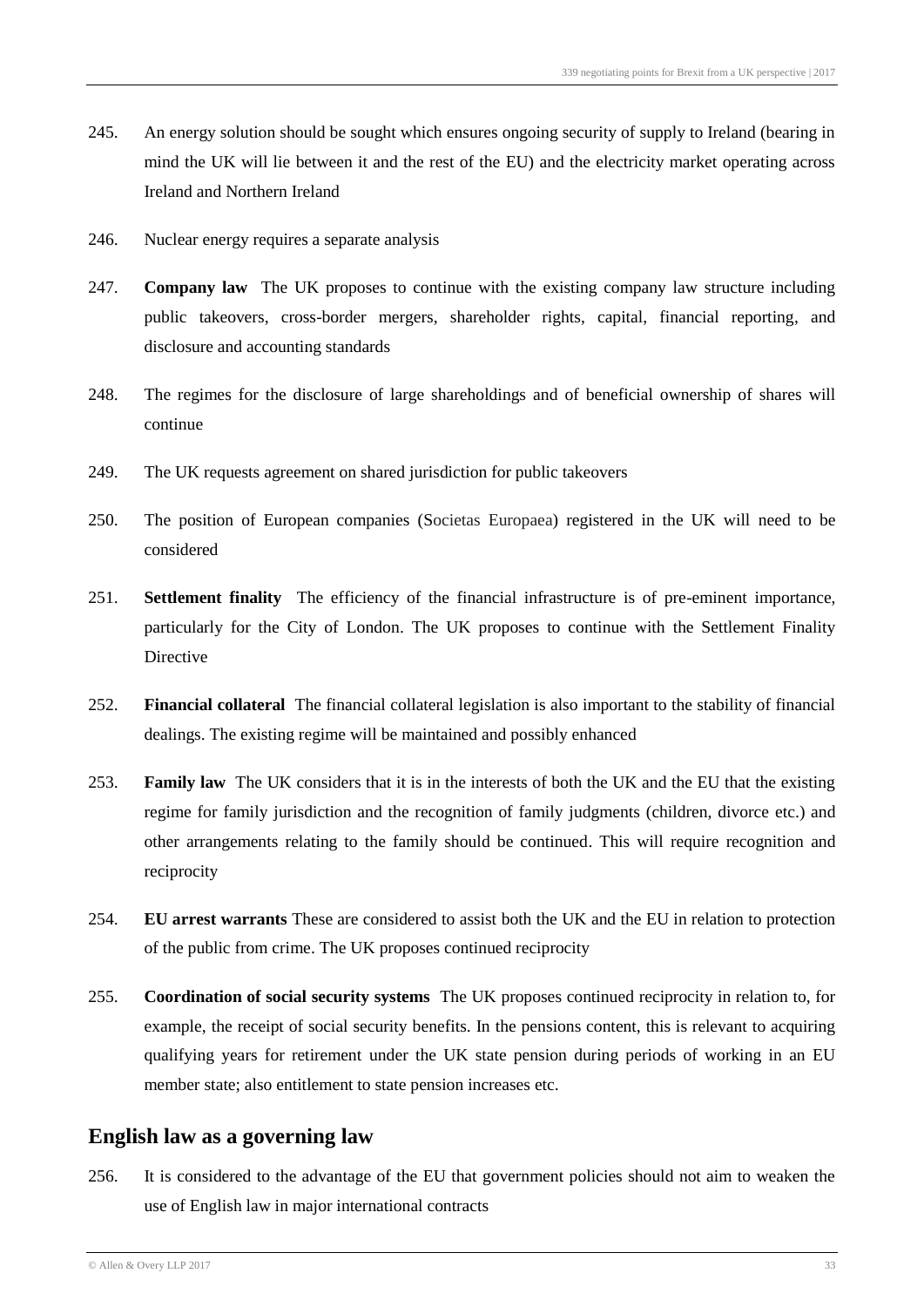- 257. If English law loses its appeal, it is considered that markets might drift to New York law, as opposed to the law of an EU state because of the familiarity of a common law system, language and other factors. Hence EU sovereigns might, for example, find that they have to issue international bonds under New York law instead of English law
- 258. It is in the interests of both the EU and the UK that they and their citizens have clarity, certainty, continuity and predictability in relation to English law. This also applies to the international community
- 259. English law is an international public utility, English law is chosen as the governing law of numerous syndicated bank loans, bond issues in the capital markets, derivatives and other very large international contracts
- 260. The choice of English law is often accompanied by the choice of the English courts as the forum for disputes
- 261. English law and New York law have a near monopoly in these international contracts
- 262. English law is not necessarily better than other EU systems of law. A law which is used as a governing law must make choices in its legal policies in order that the chosen legal system is suitable for the transactions concerned. These choices are tough and can be hard to make. A legal system which is suitable for one type of transaction is not necessarily suitable for another
- 263. For example, in the Greek debt reorganisation of 2012, there was a question as to whether new bonds issued in exchange for old bonds of the private sector should be governed by English law or the law of a Eurozone member state. It was found that the law of none of the 17 member states of the Eurozone met both of two technical legal tests considered essential to the transaction (trusts and good case law on article VIII 2b of the IMF Agreement), but English law did. There was nothing wrong with the other systems of law. But they did not make the policy choices which English law made
- 264. English law is used to competition from other legal systems. There is no reason why governments elsewhere should not aim at legal policies which the English have discovered through trial and error appeal to international markets
- 265. English law is an important support for the City of London which is in turn a support for the EU.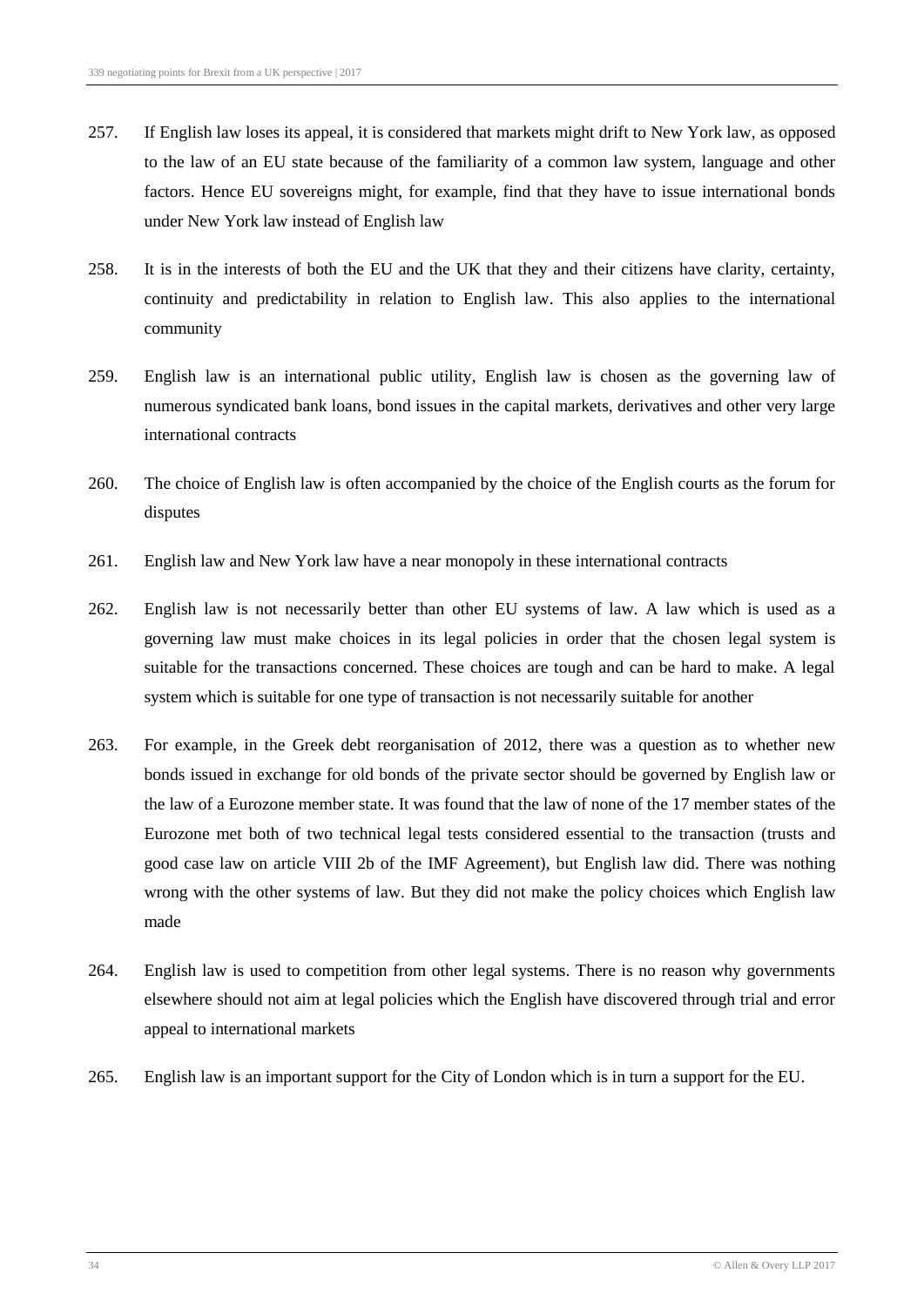The EU may maintain that EU member states have strong legal systems which they may wish to promote in world markets and that the relevant choices their legal systems have made are the right ones for the future.

### **The role of science**

- 266. Science plays a fundamental role in the survival of mankind and the advancement of our societies
- 267. The UK is a world leader in major branches of scientific endeavour. The UK has more Nobel Laureates than any other country, except for the US
- 268. These endeavours are above politics and are a common concern. International partnership is necessary and in everybody's interest. These points should influence the outcome on the fields highlighted below
- 269. The UK would wish to remain a part of the future European Unitary Patent system
- 270. The UK would wish to retain a part of the Central Division for the Unified Patents Court in London
- 271. The UK will continue to protect copyright law in accordance with the Berne Convention
- 272. The UK will consider the future of EU database rights
- 273. The UK will continue to participate in scientific research projects at universities in Europe and elsewhere.

### **Taxation**

- 274. **Value Added Tax** The UK will repeal the provisions concerning the acquisition of goods from and despatches of goods to other EU member states, and provide instead for their treatment as imports and exports. Imports will attract (often recoverable) VAT in the same way as current imports from outside the EU
- 275. The provisions requiring filing of EC Sales Lists and Intrastat declarations will be repealed and replaced with an alternative regime
- 276. Arrangements will be agreed to ensure that the VAT treatment of tour operators and others operating TOMS is not disrupted (including eliminating the need for multiple EU VAT registrations)
- 277. The UK may provide for additional categories of zero-rated supply not currently permitted under EU law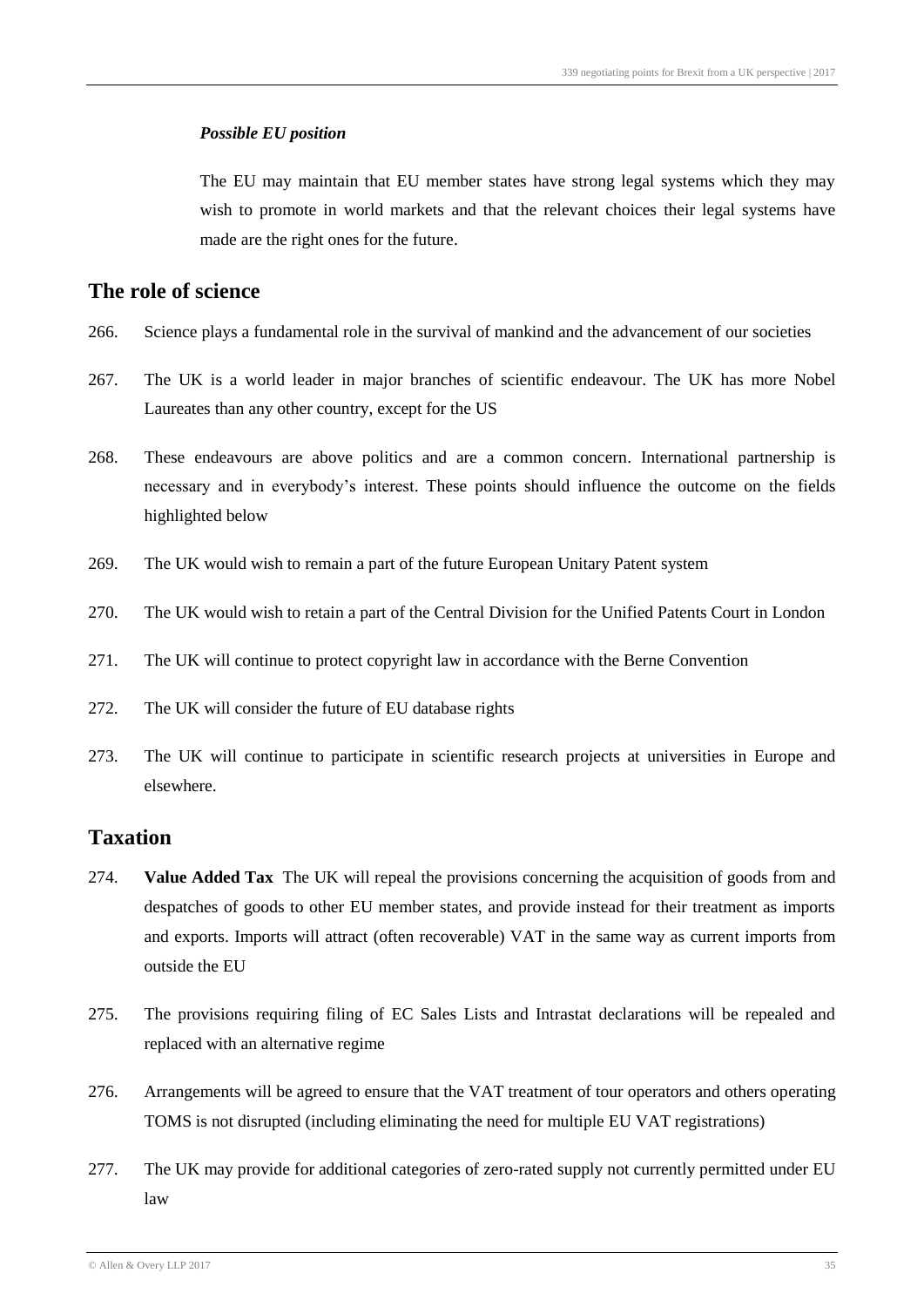- 278. The UK will seek to agree provisions to deal with VAT registration arrangements for EU businesses providing electronic services to consumers in the UK and vice versa to replace the current Mini-One-Stop-Shop
- 279. The UK will discuss provisions to replace the current arrangements for reciprocal refunds of crossborder VAT
- 280. More generally, the UK will consider the need to agree harmonised VAT rules with the EU to ensure that double taxation and double non-taxation are minimised
- 281. **Other EU-related taxes** The UK will propose the continued application in the UK of the Parent-Subsidiary Directive and Interest and Royalties Directive so that interest, dividends and royalties can be paid intra-group between the UK and the EU without withholding taxes
- 282. A fundamental feature of sovereignty is the ability of a country to design its own tax system and set its own tax rates to meet the demand of its own economy and its domestic priorities for public services
- 283. At the same time, the UK believes that it is important for individuals and businesses to pay the taxes that are due in the UK and elsewhere, and that there should not be opportunities for artificially structuring to avoid taxes altogether ("double non-taxation")
- 284. The UK has been a leading contributor to the OECD's project on Base Erosion and Profit Shifting, and promoted the publication of the Lough Erne Declaration during its presidency of the G8 in 2013
- 285. Accordingly the UK will continue to adopt a policy of developing and maintaining a competitive tax system while participating in international measures to reduce the opportunities for tax avoidance and double non-taxation
- 286. Over time, this could involve change areas of tax law that have previously been found to be contrary to principles of EU law (in particular the freedom of establishment), but there would be no immediate plans to do so
- 287. The UK would be willing to continue to participate in arrangements to replicate the Mutual Assistance Directive, the EU Arbitration Convention and arrangements for the automatic exchange of tax rulings.

#### **Intelligence and defence**

288. Terrorist and military threats are common to all Europe and the world as are the threats of serious crime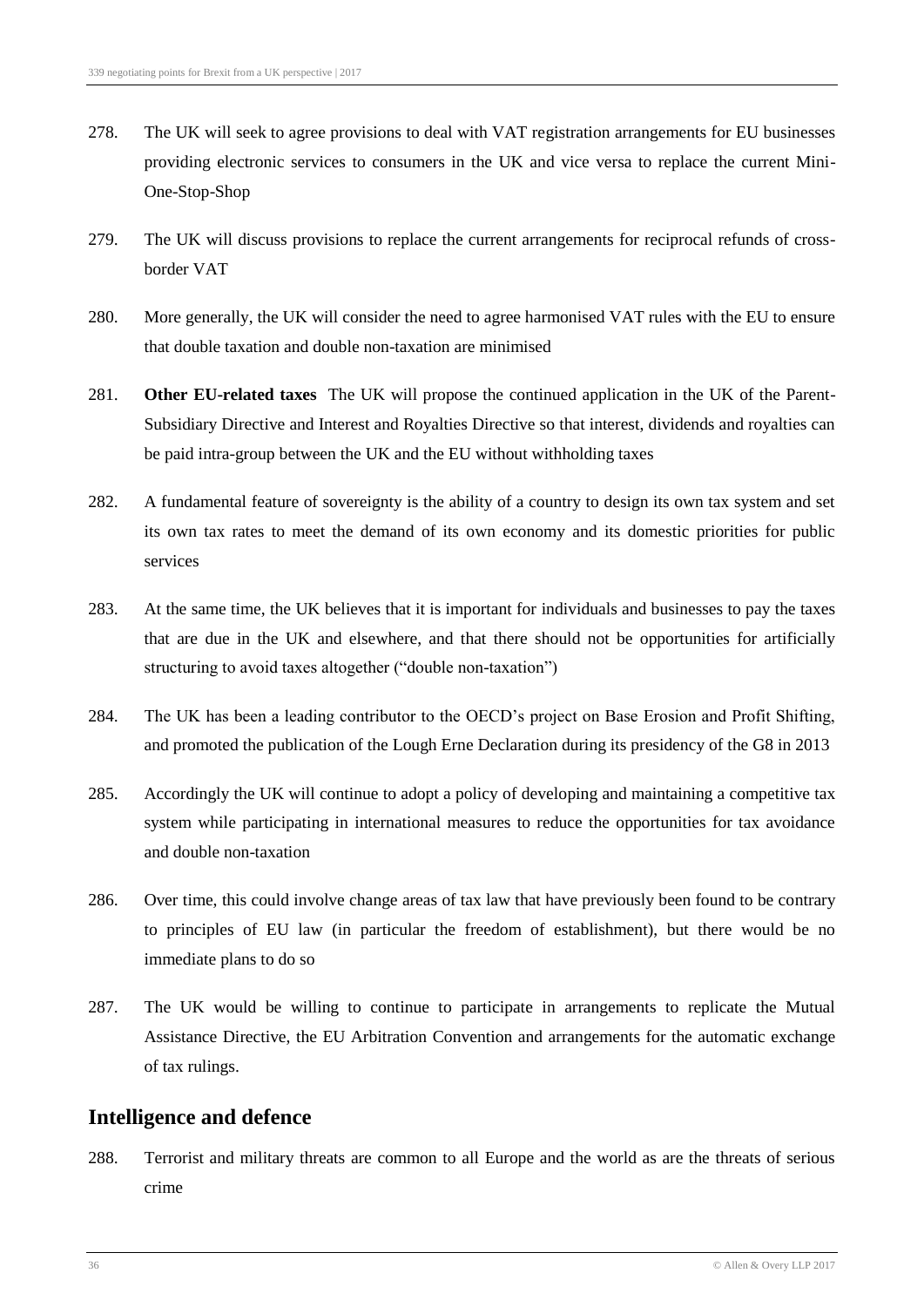- 289. It is in the interests of the EU and the UK that they should continue to act as close allies as regards intelligence and defence
- 290. The UK would be important for any major defensive action
- 291. UK defence spending meets the NATO target
- 292. The UK has sophisticated anti-terrorist counter-intelligence
- 293. The UK has advanced protection against cyber attacks
- 294. The UK is one of the largest contributors to Europol. The UK proposes its continued participation.
- 295. The UK would expect to continue to maintain consistent sanctions

#### **Withdrawal agreement**

- 296. The withdrawal agreement should be governed by public international law and subject to the jurisdiction of an international arbitral tribunal, rather than the law or forum of a UK or EU court. These choices of law and forum are standard in treaties
- 297. All parties have an interest in ensuring that the withdrawal agreement deals with both the UK withdrawal and the future relationship of the parties, as contemplated by article 50
- 298. One reason is that a comprehensive agreement would require only a qualified majority in the EU approval process. Otherwise any one of about 38 parliaments in the EU would have a veto over an arrangement which the majority of EU states wished to implement.

#### **Other points**

- 299. **Devolved administrations** In order to promote unity against separatism, it is in the interests of both the UK and EU to arrive at arrangements which match the aspirations of devolved administrations. In the UK, these include Scotland, Wales and Northern Ireland, as well as the Channel Islands and other overseas territories such as Gibraltar
- 300. It is in the interest of all parties that a practical solution should be found for the Irish border and the Common Travel Area
- 301. **Human rights** The UK was one of the founding members of the UN convention and intends to maintain a vigorous human rights regime.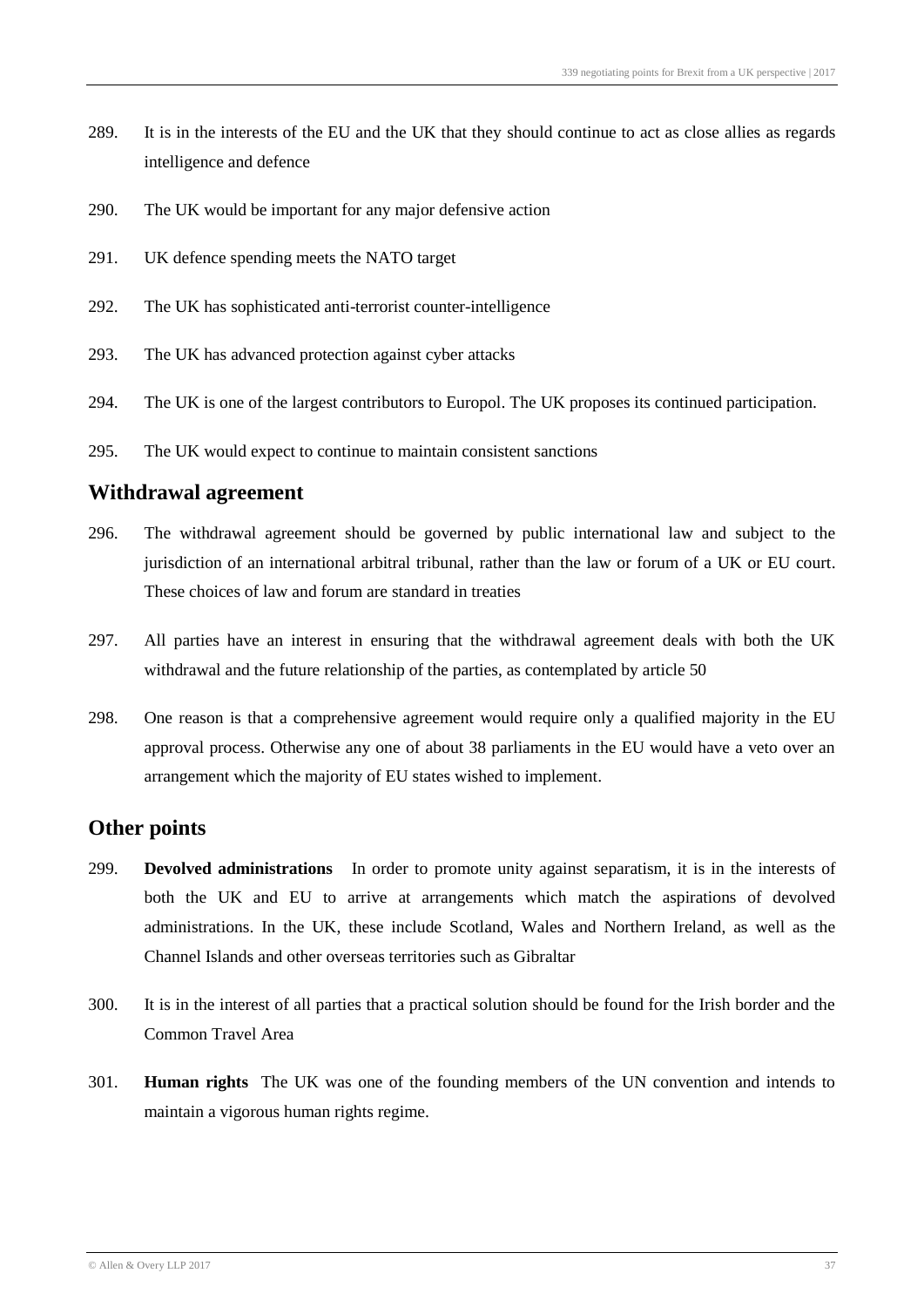## **Transition**

- 302. It is considered to be in the interests of all parties that the negotiations should proceed with expedition in parallel without artificial sequencing or pre-conditions
- 303. All parties have an interest in stability and a smooth transition
- 304. It is suggested that many people hope that their politicians will not engage in political manoeuvres designed to hinder or delay progress
- 305. It is considered that all parties have an interest in ensuring that the UK does not have to take unilateral action to protect itself from a sudden exit from the EU without agreement being reached
- 306. A phased transition is considered desirable to enable all parties and their businesses, citizens and students to avoid a cliff-edge, to adjust and to avoid sudden change. The connections between the EU and the UK are intricate
- 307. The UK would expect to contribute a fair and equitable amount for EU services received during the transition in amounts to be agreed.

#### *Possible EU position*

The EU may consider that it may legitimately employ any negotiating tactics it wishes to improve bargaining power.

### **Role of the EU in the world**

- 308. The UK believes that it is in UK national interests that the EU should be strong and successful
- 309. This is because an EU which is strong economically and defensively and which has strong institutions will enhance the overall strength of Europe as a region to which the UK belongs
- 310. Europe without the UK will still have a population of about 440 million compared to the US 310 million and the China 1400 million
- 311. The economic super-powers in the world are Europe, the US and China a tripolar world would be in balance, as opposed to an unstable bipolar world
- 312. European scientific inventions are the foundation of modern science and technology
- 313. Europe is the historic home to an extraordinary richness of music, art, literature, architecture and philosophy
- 314. Europe shares the most profound values of the rule of law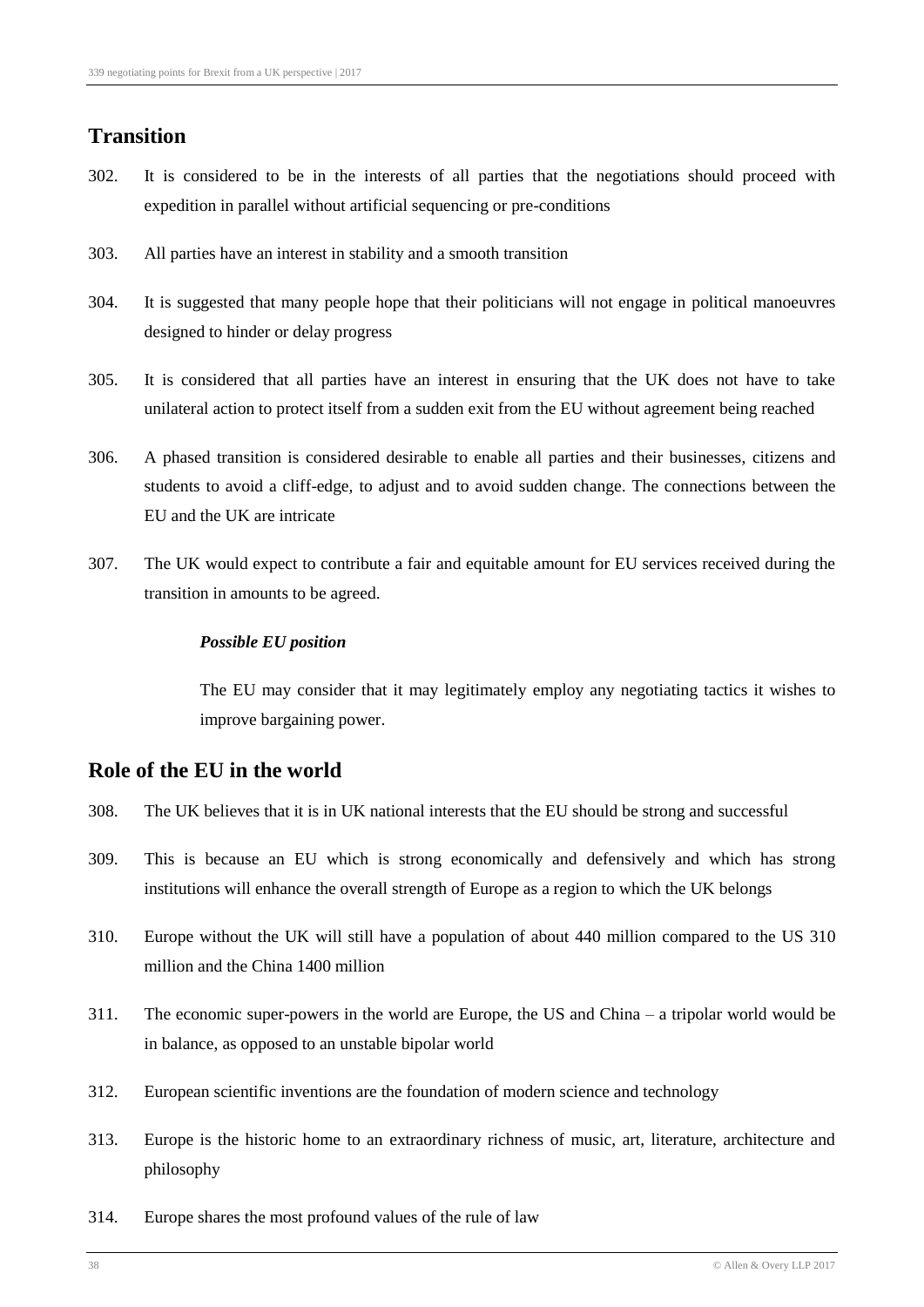- 315. The establishment of a common currency in the Eurozone, the world's second largest currency, was an audacious feat based on the notion that one currency is better than 19
- 316. The withdrawal of the UK may facilitate the ever closer union which the EU desires and which is considered to be in the interests of the UK.

#### **Role of the UK in the world**

- 317. The UK plays a role in the world which would be of value to a partnership with the EU and which would thereby strengthen the EU
- 318. Europe needs to be a powerful region to counter-balance the assertion of the national interests of powerful states elsewhere in the world
- 319. The UK used to be a super-power and retains many valuable special links with important countries, including with the United States and with over 50 Commonwealth countries with a combined population of nearly a third of the world
- 320. The UK was a founding member of the United Nations and has a seat on the UN Security Council
- 321. The UK is a member of G7 and the OECD
- 322. The UK is one of the largest economies in the world
- 323. The UK has a population of 65 million, the second largest in Europe
- 324. Some predict that the UK could in a few decades have the largest population in Europe
- 325. The UK is the third largest nuclear power after the United States and Russia
- 326. The UK has considerable hard and soft power
- 327. The UK is a leading promoter of global trade and services liberalisation against protectionism
- 328. The UK is a leading promoter of democracy and a market economy.

#### **General conduct of the negotiations**

- 329. The withdrawal arrangements will be enshrined in legal instruments of the EU and the UK
- 330. The written laws are a special place and express the highest values of a civilisation
- 331. The written laws must not show rancour or resentment or be born out of rage
- 332. They must be measured and enlightened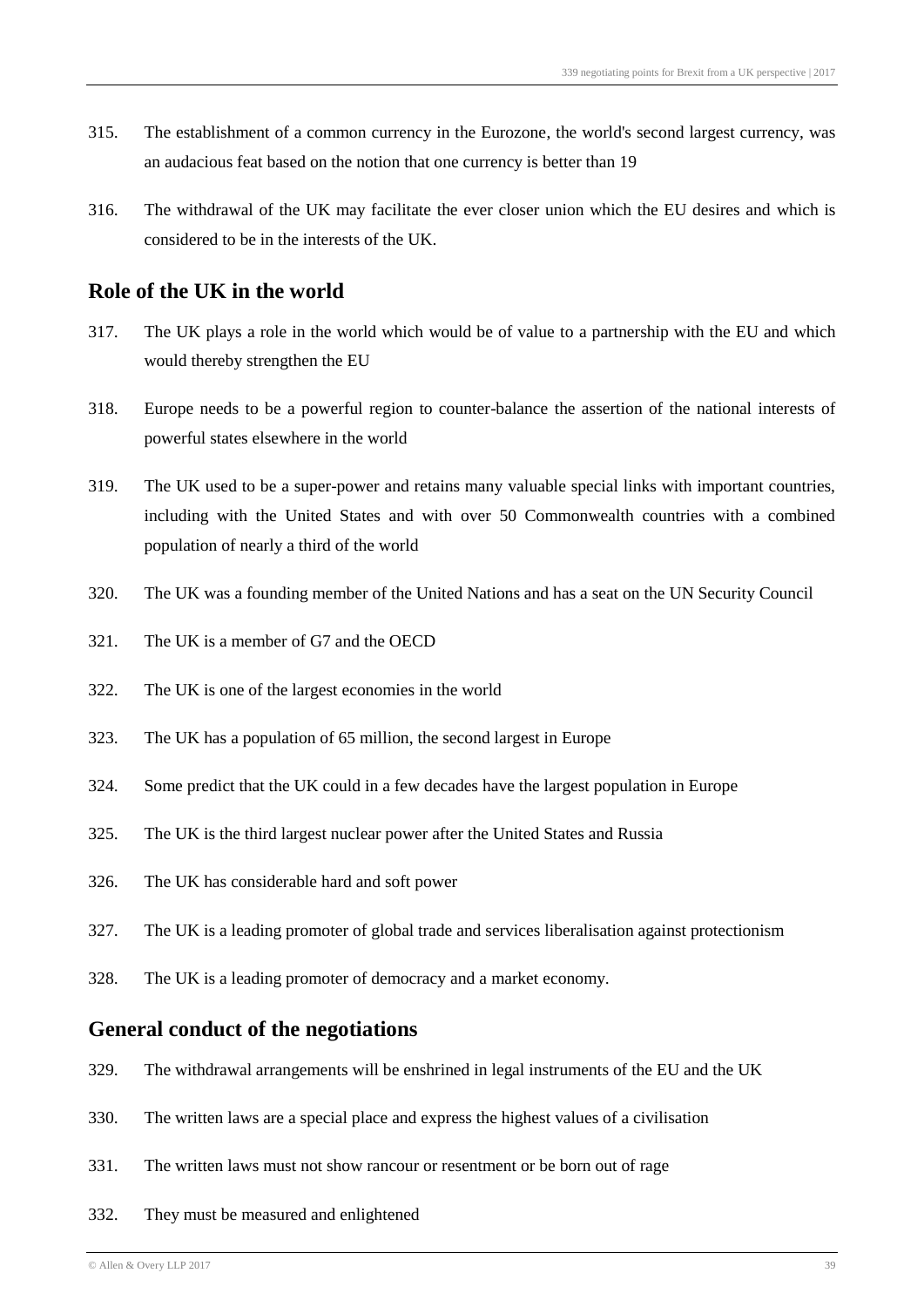333. They endure into the future. They must reflect the hopes of the future, not any ephemeral emotions of the present.

### **Conclusion**

- 334. All parties have an interest in stability
- 335. All parties have an interest in ensuring that neither side is embittered by the process so as to protect the future of Europe
- 336. There are many important third countries who would not be averse to seeing a weakened and divided Europe
- 337. All parties have an interest in seeing that the countries of Europe as a region act as good neighbours in a partnership which has strength and purpose
- 338. All parties should have regard to how future generations will judge us when history makes its judgments
- 339. The EU and the UK share a common idealism and hope.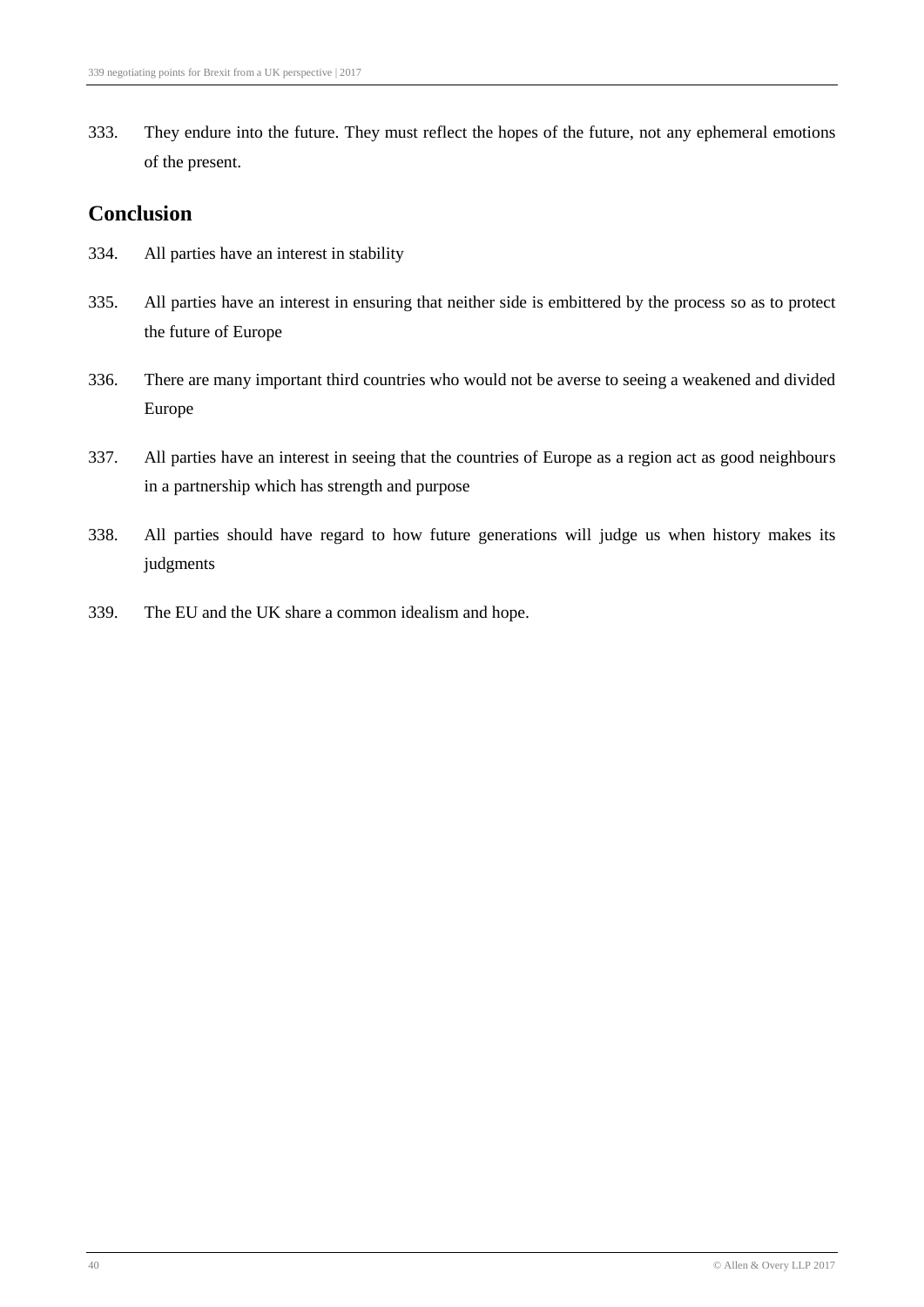# Acknowledgements

We are grateful to Ceris Gardner, partner in the City law firm Maurice Turnor Gardner, for advice on immigration law. In addition to those listed in Contacts below, contributions from many lawyers and others in A&O are gratefully acknowledged, including:

| Jeremy Barton          | Dominic Long          |
|------------------------|-----------------------|
| <b>Emily Bourne</b>    | Charlotte Mullarkey   |
| Ben Brown              | Joanne Owens          |
| Fleur Clegg            | <b>Beverley Potts</b> |
| Mark Friend            | Helen Powell          |
| <b>Geoff Fuller</b>    | Jason Rix             |
| Jonathan Garforth      | David Stone           |
| <b>Felicity Gemson</b> | Laura Thompson        |
| Emma Lancelott         | Louise Tolley         |
| Tom Levine             | Elizabeth Wall        |
|                        | Claudia Watkins       |

This paper was written by Philip Wood, CBE, QC (Hon), Head of the Allen & Overy Global Law Intelligence Unit, with much help from others. The contributors and contacts are not responsible for the contents of this paper, which are the responsibility of the author alone.

Other Intelligence Unit papers on Brexit:

- *A lawyer's view on Brexit*, 5 February 2016
- *A Brexit Act in 19 ¾ pages*, 30 August 2016

Allen & Overy have also produced a large number of specialist Brexit papers, available on its website.

This paper is not legal advice.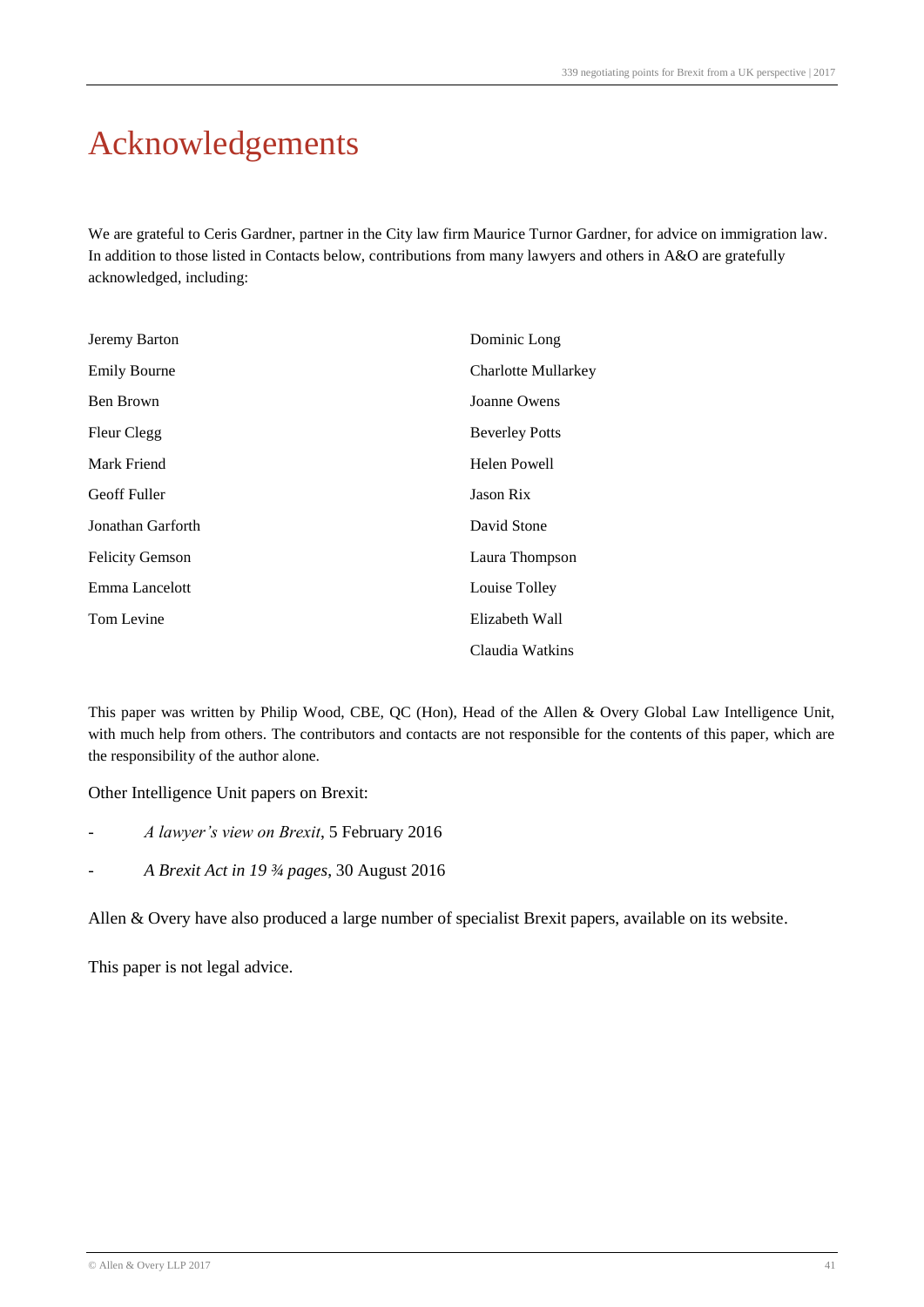# **Contacts**



Richard Cranfield Daniel Shurman David Campbell<br>
Partner – Corporate Partner – Derivatives Partner – Banking Partner – Corporate Partner – Derivatives Partner – Banking<br>Tel +44 20 3088 3200 Tel +44 20 3088 4758 Tel +44 20 3088 4758 [richard.cranfield@allenovery.com](mailto:richard.cranfield@allenovery.com)



Damian Carolan **Nicola Dagg** Lydia Challen Nicola Dagg Nicola Dagg Partner – Financial Services Regulatory<br>
Tel +44 20 3088 2753<br>
Tel +44 20 3088 2871<br>
Partner – Litigation<br>
Tel +44 20 3088 2871 [damian.carolan@allenovery.com](mailto:damian.carolan@allenovery.com)



Jane Finlayson-Brown Sarah Garvey Matthew Hartley [jane.finlayson-brown@allenovery.com](mailto:jane.finlayson-brown@allenovery.com)



Tel +44 20 3088 4810<br>
<u>Sarah.henchoz@allenovery.com</u><br>
<u>Etay.katz@allenovery.com</u><br>
<u>Etay.katz@allenovery.com</u>





Tel +44 20 3088 2753<br>  $\frac{1 \text{ydia.challen} @$  allenovery.com<br>  $\frac{1 \text{pdia.challen} @$  allenovery.com<br>  $\frac{1}{2 \text{pola.dagg}} @$  allenovery.com





Sarah Henchoz Etay Katz Michael Reynolds Partner – Employment Partner – Financial Services Regulatory Of Counsel – Antitru<br>Tel +44 20 3088 3823 Tel +42 20 3088 3823 Tel +32 2 780 29 50



Tel +44 20 3088 2855<br>
daniel.shurman@allenovery.com david.campbell@allenovery.com





Partner – Data Protection Counsel – International Law Partner – International Capital Markets Tel +44 20 3088 3710<br>
Sarah.garvey@allenovery.com Tel +44 20 3088 2824<br>
matthew.hartley@allenovery.com Test and thew.hartley@allenovery.com



[michael.reynolds@allenovery.com](mailto:michael.reynolds@allenovery.com)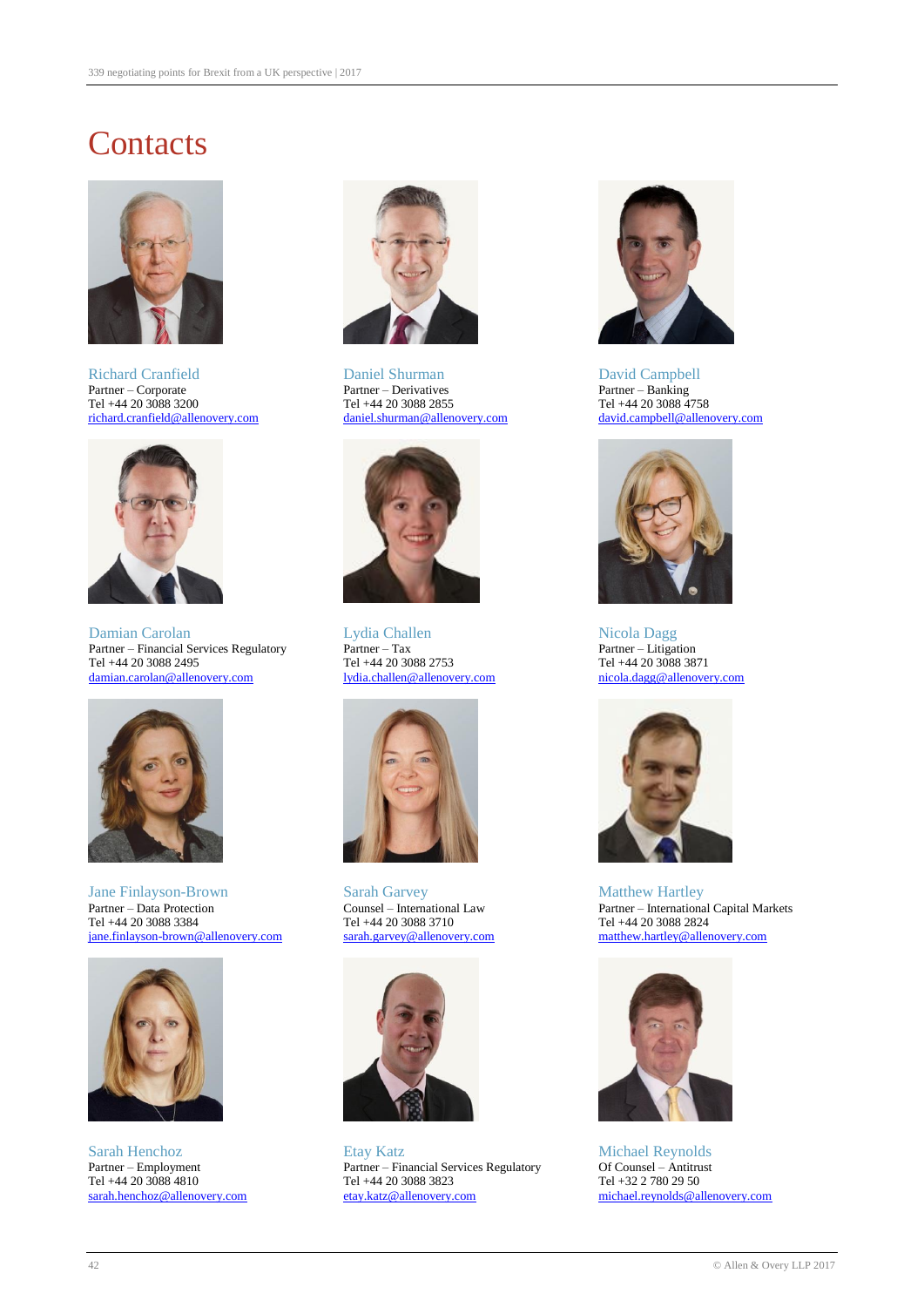



David Benton Nick Bradbury (Karen Birch Partner – International Capital Markets Partner – Financial Services Regulatory (Karen Birch Partner – Financial Services Regulatory (REC Counsel/H



Bob Penn Partner – Banking Tel +44 20 3088 2582 [bob.penn@allenovery.com](mailto:bob.penn@allenovery.com)



Maria Stimpson Kate Sumpter Maria Stimpson Kate Sumpter Matthew Townsend Partner – Pensions Partner – Financial Services Regulatory Partner – Environmental Tel  $+44$  20 3088 2054<br>kate.sumpter@allenovery.com



Tel +44 20 3088 318 Tel +44 20 3088 3279 Tel +44 20 3088 3737<br>
david.benton@allenovery.com nick.bradbury@allenovery.com karen.birch@allenovery.com [nick.bradbury@allenovery.com](mailto:nick.bradbury@allenovery.com)



Partner – Pensions Partner – Financial Services Regulatory Partner – Environmental & Regulatory Law<br>
Tel +44 20 3088 2054 Tel +44 20 3088 3174 [maria.stimpson@allenovery.com](mailto:maria.stimpson@allenovery.com) [kate.sumpter@allenovery.com](mailto:kate.sumpter@allenovery.com) matthew.townsend@allenovery.com



Partner – International Capital Markets Partner – Financial Services Regulatory PSL Counsel/Head of LT KH – Litigation<br>
Tel +44 20 3088 318 Tel +44 20 3088 3737